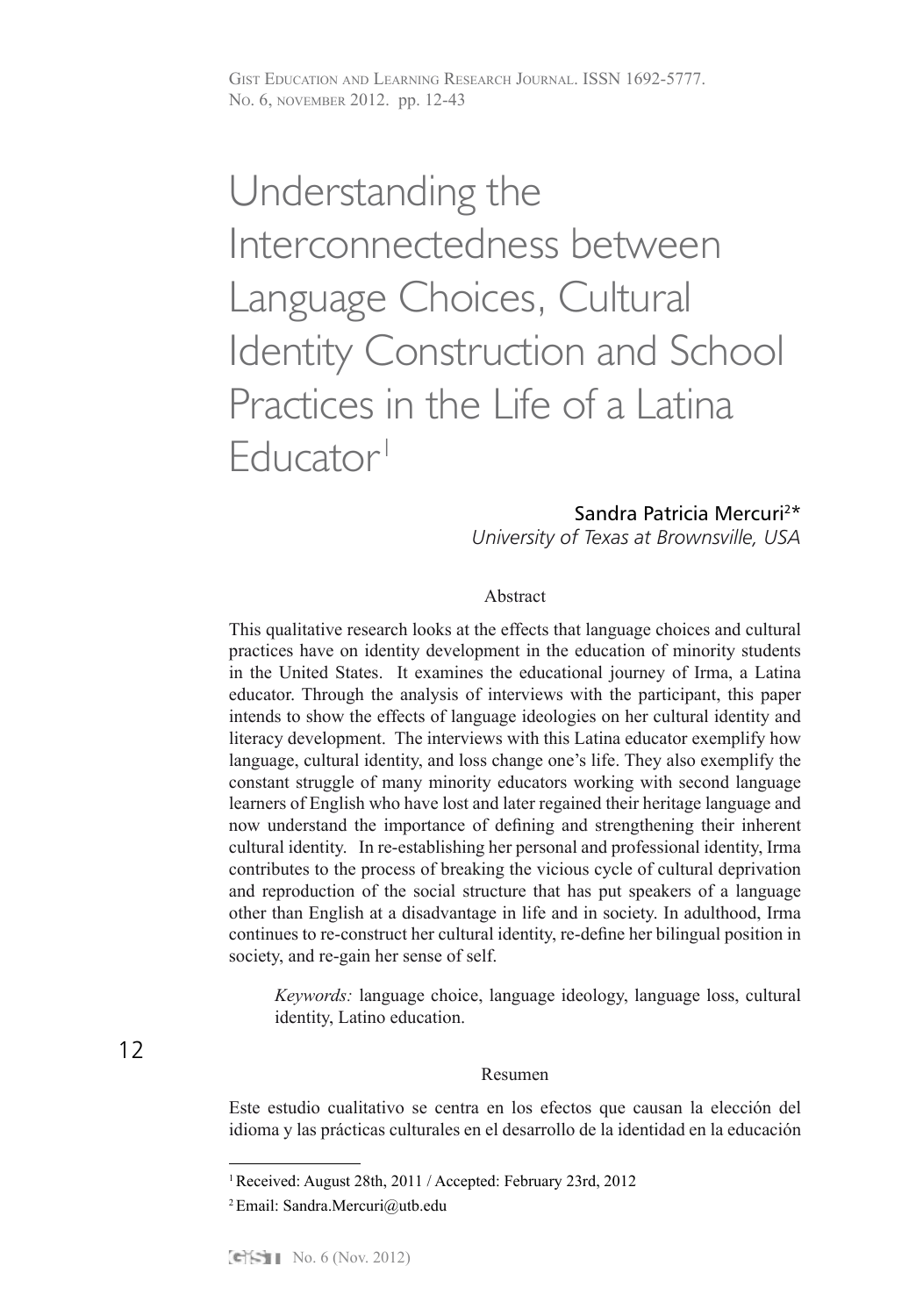MERCURI NERCURI

de los estudiantes pertenecientes a las minorías en los Estados Unidos. Este artículo pretende mostrar los efectos de las ideologías lingüísticas sobre su identidad cultural y el desarrollo de sus habilidades lectoescritoras por medio del análisis de las entrevistas realizadas a una educadora latina, las cuales ejemplifican como la pérdida del idioma y la identidad cultural cambian la vida de una persona. Además, se evidencia la constante lucha de muchos educadores de grupos minoritarios de estudiantes de ingles como lengua extranjera que han perdido su lengua materna y con el tiempo la han recuperado y ahora son consientes de la importancia de definir y fortalecer su propia identidad cultural. La experiencia de esta educadora latina contribuye a romper el círculo vicioso de privación cultural y la propagación de la estructura social que ha puesto a los hablantes de una lengua distinta al inglés en una situación de desventaja en la vida y en la sociedad. En la edad adulta, Irma continúa reconstruyendo su identidad cultural y redefiniendo su rol en el entorno bilingüe al que pertenece con el propósito de recobrar su sentido de identidad.

*Palabras claves:* elección de un idioma, ideologías lingüísticas, pérdida del idioma, identidad cultural, educación latina

#### Resumo

Este estudo qualitativo centra-se nos efeitos que causam a escolha do idioma e as práticas culturais no desenvolvimento da identidade na educação dos estudantes pertencentes às minorias nos Estados Unidos. Este artigo pretende mostrar os efeitos das ideologias linguísticas sobre a sua identidade cultural e o desenvolvimento das suas habilidades de leitura-escritura por meio da análise das entrevistas realizadas a uma educadora latina, as quais exemplificam como a perda do idioma e a identidade cultural mudam a vida de uma pessoa. Além do mais, evidencia-se a constante luta de muitos educadores de grupos minoritários de estudantes de inglês como língua estrangeira que perderam sua língua materna e com o tempo recuperaram e agora são conscientes da importância de definir e fortalecer a sua própria identidade cultural. A experiência desta educadora latina contribui a romper o círculo vicioso de privação cultural e a propagação da estrutura social que puseram aos falantes de uma língua distinta ao inglês em uma situação de desvantagem na vida e na sociedade. Na idade adulta, Irma continua reconstruindo a sua identidade cultural e redefinindo seu papel no entorno bilíngue ao que pertence com o propósito de recobrar seu sentido de identidade.

*Palavras chaves*: escolha de um idioma, ideologias linguísticas, perda do idioma, identidade cultural, educação latina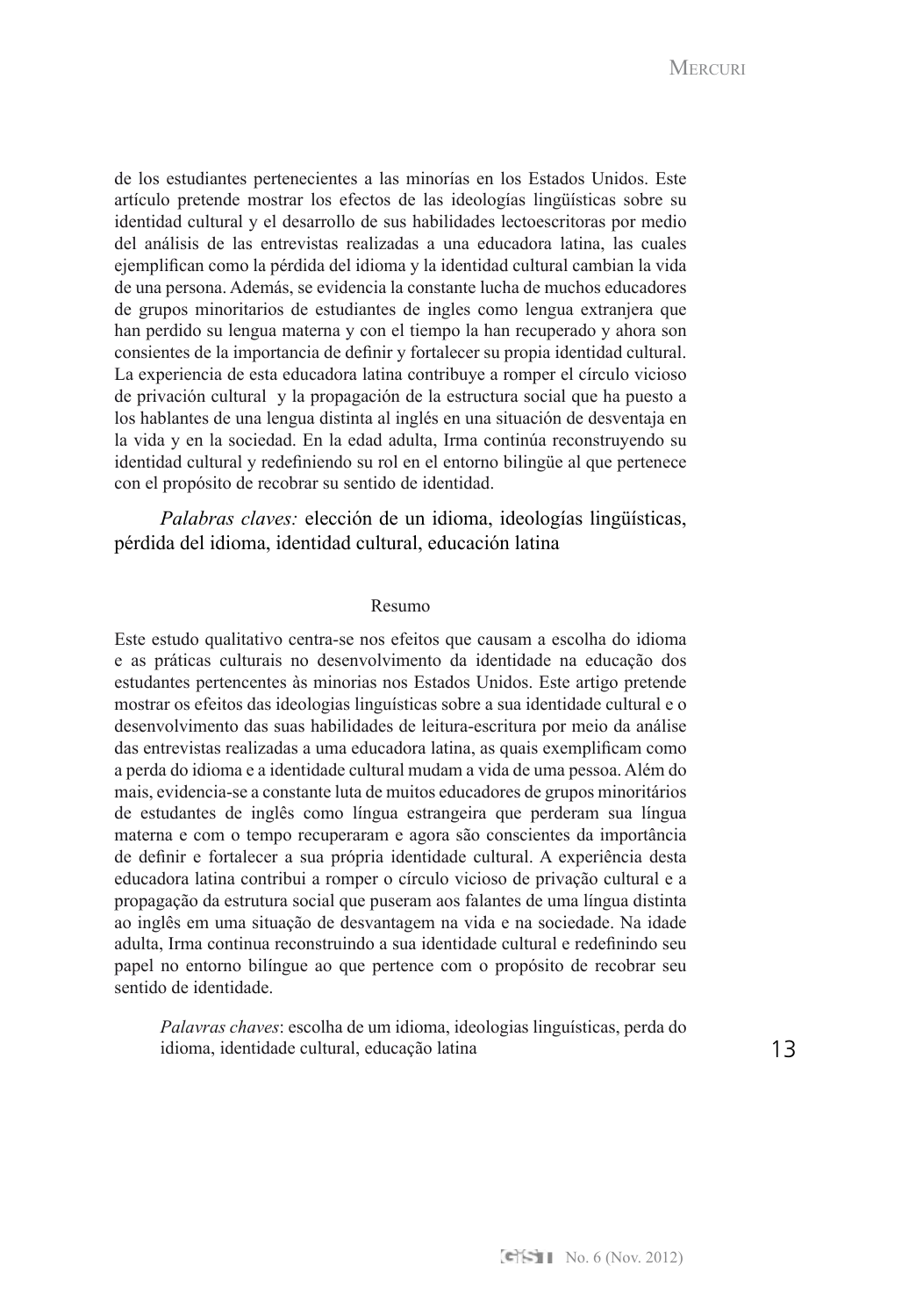Inderstanding the interrelations of culture, language, and identity is important for all teachers but especially for teachers who work with diverse learners and students who are learning in a second language. A person's cu identity is important for all teachers but especially for teachers who work with diverse learners and students who are learning in a second language. A person's culture is an essential element of their identity. It contributes to their self-image and influences their group identity i.e. the groups to which they feel they inherently belong (Bakhtin, 1981). Culture reflects the totality of our being, our values, and our beliefs. It is the foundation of each specific ethnic group which inherits their specific values and beliefs from previous generations and will pass them on to subsequent ones. It not only encompasses the external aspects of a person's life, such as the food they eat, the clothing they wear, what they choose to celebrate and how they choose to do so, but it also influences the intangible aspects such as religious beliefs, the nature of language, as well as the shared values that shape the way a person thinks, behaves, and views the world (Monzo & Rueda, 2009; Nieto 2010).

Language is intrinsically related to culture. It performs the social function of communication of the group values, beliefs and customs, and fosters feelings of group identity (Bakhtin 1981). In other words, language is the medium through which groups preserve their innate cultures and keep their traditions alive. For this reason, it is important that people maintain their culture. Research shows that the loss of language means the loss of culture and identity (Baker, 2001), and in years past, Latino children in the United States have experienced the loss of their first language. Even today, they are continuing to lose their first language. In addition to weakening their inherited culture, moving away from their home languages also has significant implications for ELLs' cognitive development (Gonzalez, 2001).

According to García, Kleifgen, and Falchi (2008), in 2001-2002 seventy-seven percent of the English language learner population in the United States was Latino and forty-five percent of the Latino children attending school were English language learners. García et al. also explain that despite the research proving the positive effect of students using their primary language to learn English, instruction in a student's primary language is used less and less in American education. In the last twenty years, federal education policy has slowly moved away from considering students' first languages and cultures and has increasingly emphasized an English-Only policy for instruction (Crawford, 2008).

While proficiency in English is critical for successful participation in American society, proficiency in one's first language is a critical marker of one's identity and connection to one's cultural heritage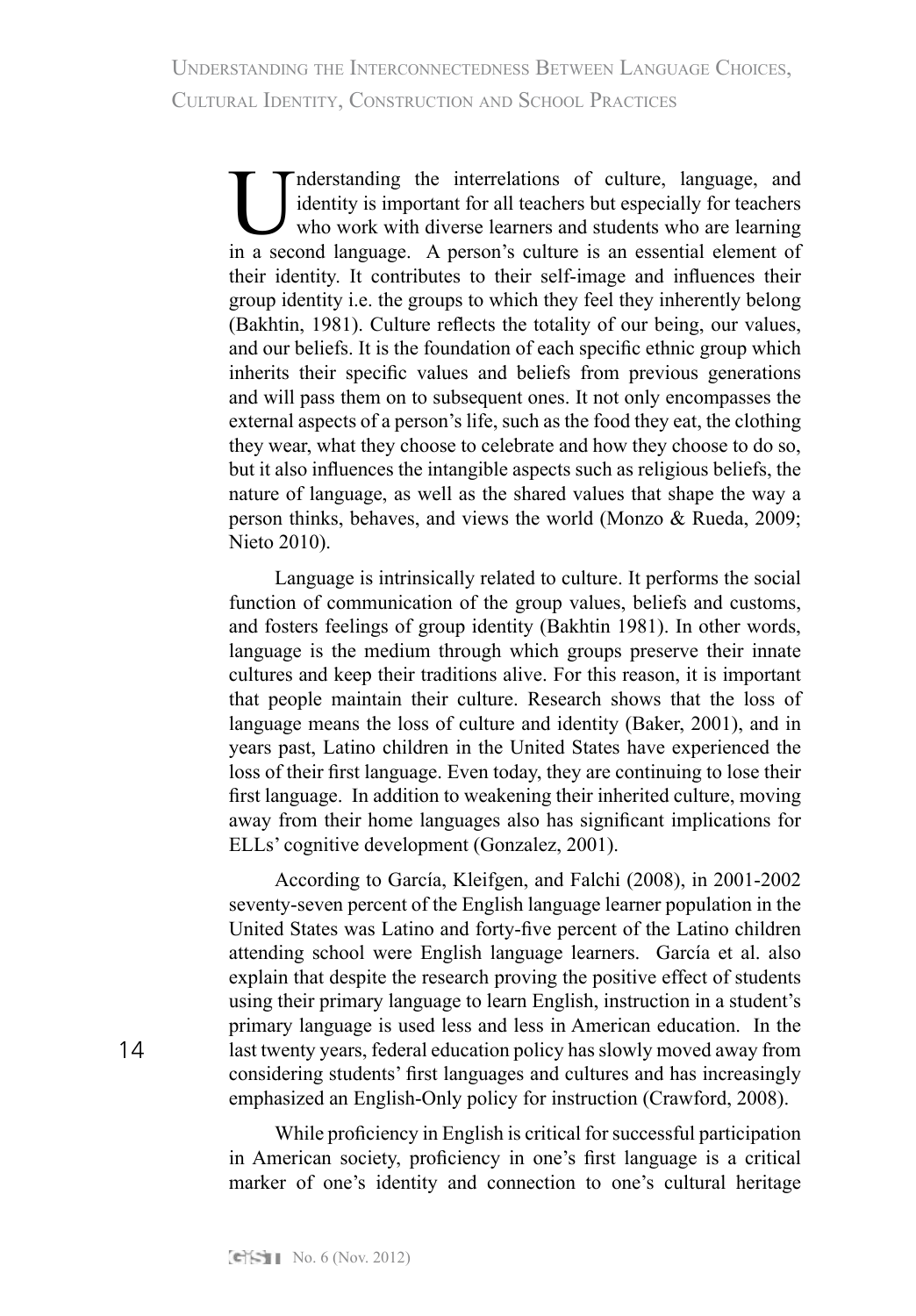Cultural Identity, Construction and School Practices Mercuri

(Smolicz, et.al, 1998). Norton (2000) explained that our language is where our sense of self, "our subjectivity" (pp.9), is constructed. By omitting a student's first language, schools covertly communicate to students that their first language is inappropriate or of no value. This message has a detrimental impact on their sense of identity and the link to their family, and their cultural community is broken (Monzó & Rueda, 2009). In the long run, denying the value of the native language deprives children of the linguistic and cultural heritage that will help them develop both a strong sense of identity and the cognitive basis for future learning (Sánchez, 1999).

This paper focuses on the effects that language choices and cultural practices have on identity development in the education of minority students in the United States. It examines the educational journey of Irma, a Latina educator. Through the analysis of interviews with the participant, this paper intends to show the effects of language ideologies on her cultural identity and literacy development. The ideas presented in the following section are central to understanding the relationships between language choices, school practices, and cultural identity construction.

#### **Defining culture**

Nieto (2010) defines culture as being multi-faceted. Nieto outlines seven key characteristics for culture. First, culture is dynamic and always changing. In reality, people select and reject particular elements of culture as they fit in their situational contexts. Nieto discusses the concept of *surface and deep structure* of culture using an example of youth culture. She explains that young people from different backgrounds may share the same taste in music, food, or clothes (surface structure of culture), but they may hold deep values from their own ethnic heritages (deep structure of culture). Second, culture is shared and identities and roles fluctuate throughout any given day. Cultural identification goes beyond race and ethnicity. People create their own identities based on differences and preferences such as skin color, time of arrival to the country, language use, sexual orientation, and family dynamics, etc. Third, authentic cultural knowledge is the product of the context in which it exists and cannot be separated from the daily lives of the individuals. Fourth, culture is contextualized by socio-economic factors as well as history and differential access to power. In reality, the dominant group determines what counts as culture and, by establishing itself as the "norm", makes others automatically become the "culturally deprived and powerless group". Over time those who have been named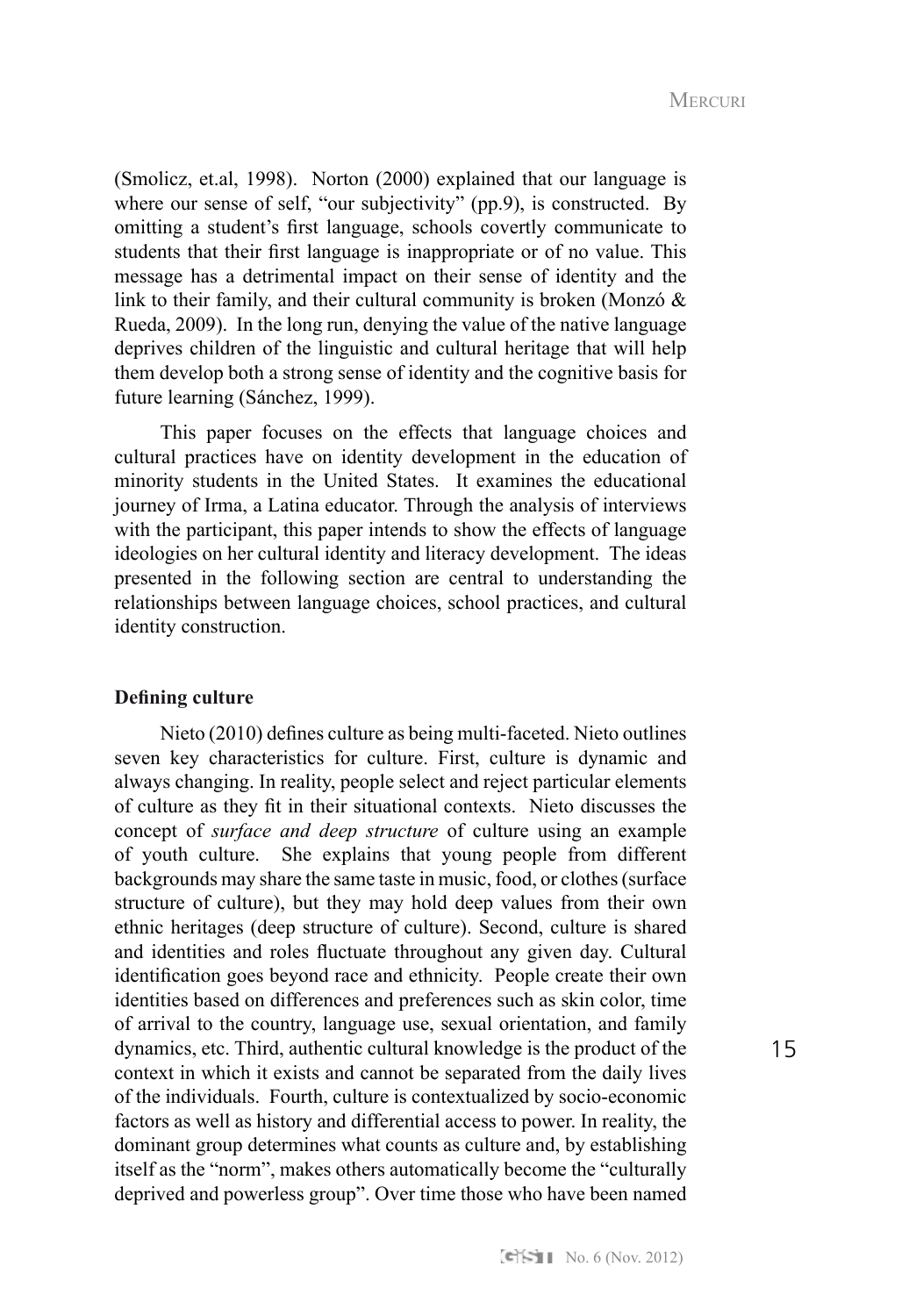as "culturally deprived" began to believe it. Bourdieu's (1986) concept of cultural capital is of importance in this discussion. He defines cultural capital as the acquired tastes, language, and values of the privileged social and cultural class. These are unconsciously learned and are not inherently better, but because they are considered to have more prestige by the dominant group they have higher status. This gives children of white American descent an advantage over minority children when entering the American educational system. Fifth, culture is socially constructed through daily interactions and the relationships between existing power structures and society. Nieto further explains that "cultures change as a result of the decision that we, cultural agents, make about our traditions, attitudes, behaviors and values" (2010, p. 143). Those decisions are shaped by the power relations among the participants in society. Sixth, culture is learned through our families and communities. Bilingual/bicultural education exemplifies the intent of communities and individuals to keep language and traditions alive through a curriculum that embraces the cultural background of the students, validates their languages, and fosters intercultural tolerance. Nevertheless, this has proven to be a very difficult task. Finally, culture is dialectical and beyond broad labels such as "good" or "bad". Culture has been changed by historical and social conditions and necessities of the individuals. Moreover, cultural beings do not have to embrace all manifestations of a particular culture to be considered in Nieto's terms "an authentic member of the culture" (2010, p. 144). In sum, cultures are conflicted and not without tensions. The following sections discuss the concepts of cultural and social capital and the idea that language is deeply rooted in culture and indivisible from identity.

## **Cultural and social capital**

Schools systematically devalue the culture and the language of the students in the subordinate groups. The effect is magnified by the lack of social capital these groups have. Bourdieu (Bourdieu, 1986) defines *cultural capital* as the general cultural background, knowledge, and skills passed on from generation to generation including language practices and values. This term is intimately connected to the notion of social capital. Social capital is defined as social relationships individuals capitalize on to obtain their goals and solve problems. Working class students gain social capital from middle class peers and adults in institutional contexts rich in social & cultural capital (advanced placement classes, extracurricular activities, etc.). The "connections" or close relations between minority students and parents, school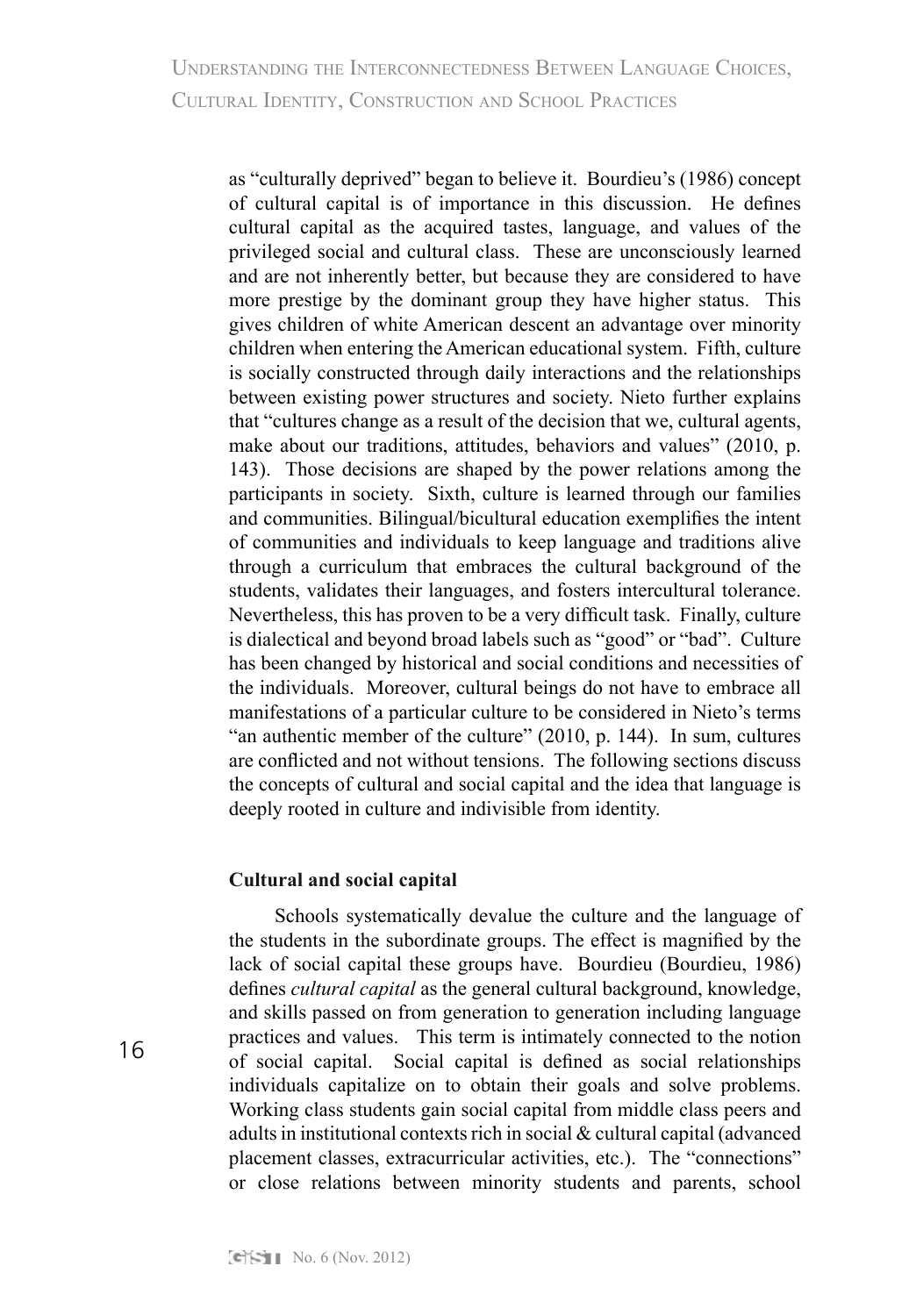personnel, and peers have played a key role in the socialization process that helps shape a pro-academic identity and facilitates adherence to the educational system's moral order and ideological foundation (Coleman & Hoffer, 1987). It also inculcates competencies necessary for literacy development and school success. Minority students who are able to develop those types of relationships experience more educational success (Stanton Salazar, 2004).

In addition, language use and equal opportunities to access education determine the type of literacy skills that students develop in schools. Schools have a crucial role in mediating the development of literacy and identity of minority language speakers in that they have control over what they teach and how they teach it (including language choice). In other words, becoming literate entails knowing not only the processes but also the symbolic representations of the culture in which individuals are socialized. This creates a place of struggle for second language speakers who try to negotiate literacy skills across cultures.

#### **Language and Cultural Identity**

Language and identity are inseparably associated with each other. While language is the medium used by individuals to negotiate a sense of self in different contexts (Pierce, 1995; Norton, 2000), identity construction is a social and cultural process which is accomplished through discursive practices. Therefore, the ability to use a specific language in a specific context influences the development of cultural identity (Trechter & Bucholtz, 2001) by creating a tension between the discourse of the dominant culture and the discourse of the subculture of second language speakers. In other words, the manner in which language, in this case English, is used determines to which social group individuals are allowed entrance. Those who speak English will be admitted to social groups with greater amounts of social and political power than those who do not (Fairclough, 2001). When the English language learner's (ELLs) first language is devalued and the language of the socially and politically dominant society is imposed on all of the students in schools, the ELL's identity is threatened, and inequitable social relationships between ELLs and native speakers of the dominant language are produced (Pierce, 1995). As Cummins (1996) notes, the unequal relation of power between dominant and minority languages can serve to constrain multiple identities that minority language speakers can negotiate at school and in society. Moreover, because their culture is devalued and their language is not supported through primary language instruction, many second-language-speakers who attend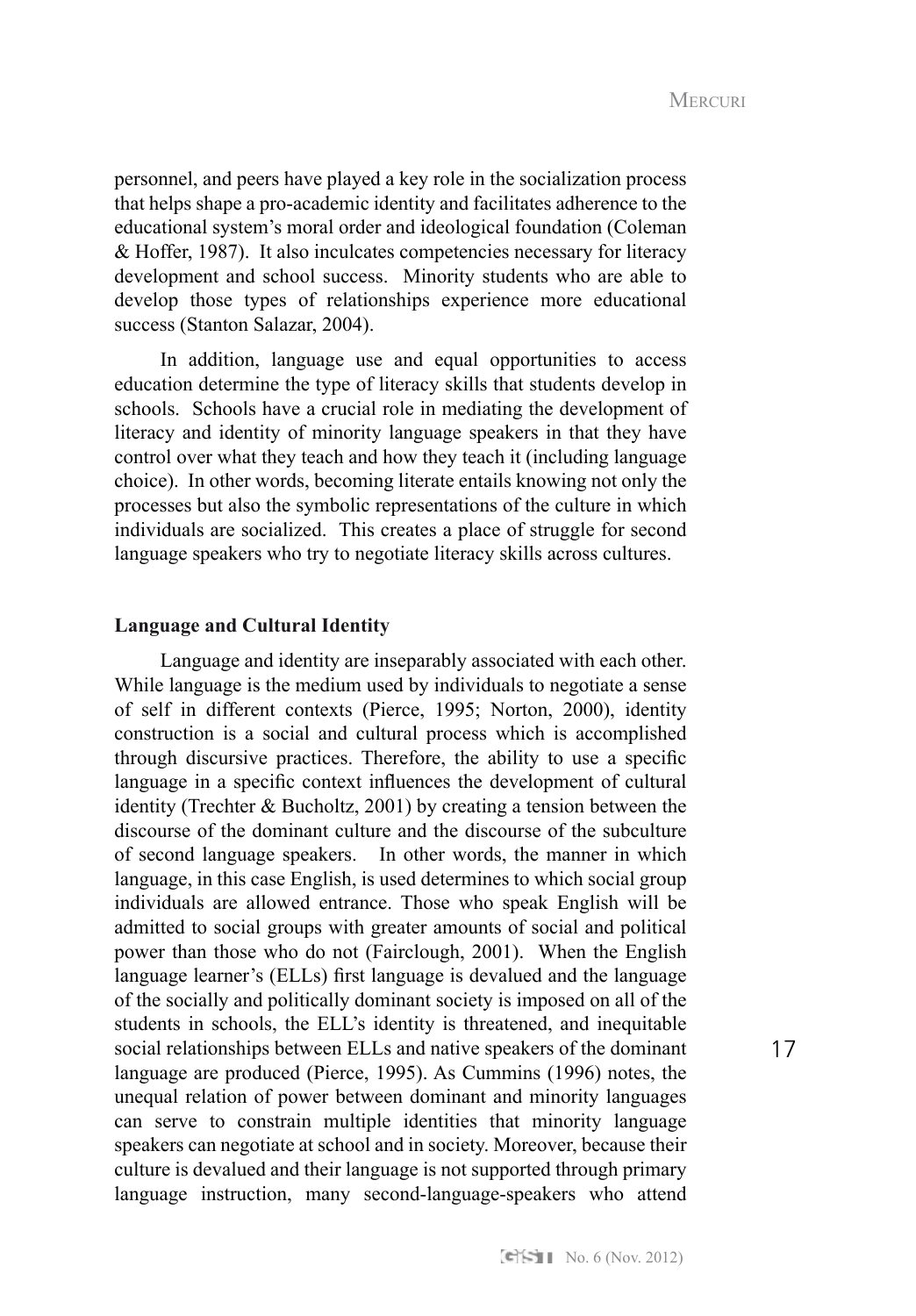American schools experience the pressure of a predominant English only ideology and lose their language and culture altogether (Norton, 2000). In sum, the imposition of the predominant English-Only ideology and the devaluation of the ELL's language and culture force second language speakers to lose their heritage language and native culture. As a consequence, they fail to develop both a strong sense of identity and the cognitive basis for future learning (Sánchez, 1999).

Bucholtz and Hall (2004) characterize language as "the most flexible and pervasive symbolic resource" (p. 369) that is at the center of the cultural reproduction of identity. The cultural identity associated with the politically, economically, and socially dominant Western European-American culture is seen as the norm and that to which other social groups in the United States should aspire (Martinez, 2006). Although it appears innocuous, the dominant Western European-American group possesses pervasive and covert power. For example, the English-Only ideology is seen as a norm in all public schools and institutions. Students are viewed as having adequate knowledge only if they know English. It is also understood that English is the language which should be used in all instructional situations. Moreover, in this time of accountability, the results of mandated, standardized assessments are only valued if they are administered in English. These practices not only send the message that other languages and cultures are not valued in schools, but they also limit English language learners' opportunities for school success (Crawford, 2008).

From a critical theory perspective, Watson-Gegeo, and Gegeo (1999) explain that language is central to cultural ways of thinking. They argue that "language is essential to identity, authenticity, cultural survival and people's learning and thinking processes" (p.25). This concept is manifested when English language learners in most American schools must recreate knowledge through a second language, thereby losing their personal cultural identity and their authentication of self. When the link between language, cultural identity, and ways of thinking limit access to knowledge, second-language-learners' opportunities for literacy development are diminished.

18

#### **Language, access to knowledge and literacy practices**

Critical educational theorists explain that the social construction of knowledge refers to the symbolic representation of the world that we create as we interact with others. This knowledge construction is influenced by our culture, the context, and the historical moment in which it happens (McLaren, 2003). Following Habermas' (2004)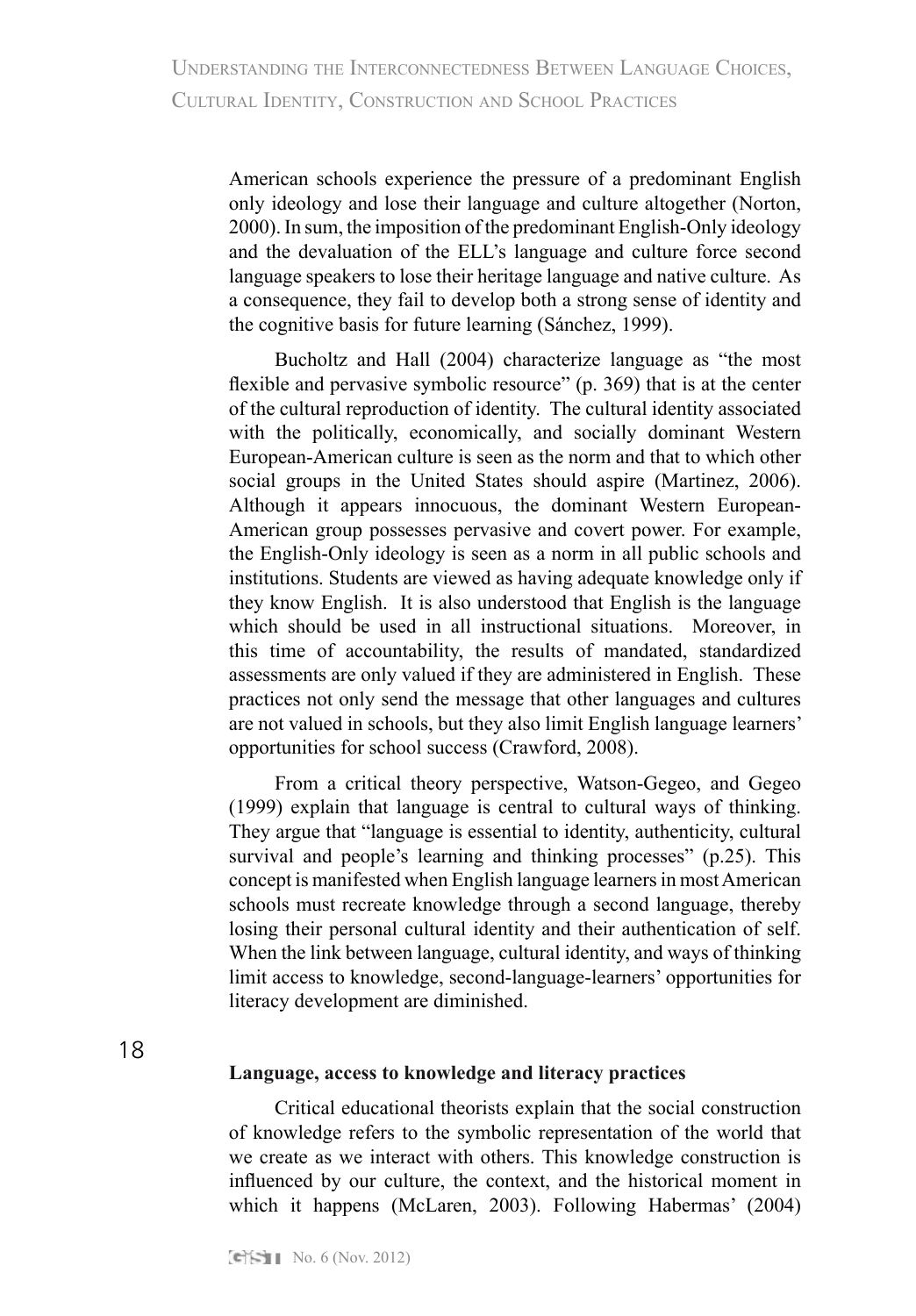definition of knowledge, we encounter three different forms: technical, practical, and emancipatory. Habermas refers to *technical knowledge* as the knowledge that can be quantified and measured. It is the knowledge of school used by educators to control students. Practical knowledge helps individuals to shape their daily actions in the world through the description and analysis of social situations. The third type of knowledge is the *emancipatory knowledge* that helps us understand how social relationships are distorted and manipulated by relations of power and privilege (Freire 1998; Habermas 2004). Language, culture, place, and time will influence how individuals construct different types of knowledge of the world based on their interactions with others and shaped by their cultures and languages (McLaren, 2003).

Students access each of Habermas' form of knowledge through the use of language and literacy skills. When students are denied their primary language and cultural identity at school, they are also denied access to knowledge. Moreover, these exclusionary practices diminish their opportunity for literacy development and their future education and personal success (Cummins, 2001).

Literacy in multilingual societies is a very complex concept (Schleppegrell  $& Colombi, 2002$ ). Schools are providers of literacy and have the power to determine what is considered the appropriate language and literacy practices. When opportunities to become literate are provided only to students of the majority language, students of the minority language are denied access to knowledge, the chance to become literate, and the chance of being successful in schools. In the United States, students are considered to be literate only when they are literate in English. In this context, the entrenched English language ideology puts second-language speakers of English at a disadvantage (Martinez, 2006).

Several researchers have discussed the concept of academic literacy. Scarcella (2003) defines literacy as the ability to develop advanced levels of proficiency in the four modes of language: reading, writing, listening, and speaking. Academic language not only allows students to explore complex concepts and ideas through advanced reading skills, but also to understand and use those words in spoken and written communication (p.10) in a more advanced manner. The need for academic language has direct implications for teaching and learning. In other words, to grow academically is to use language (reading, writing, speaking, and listening) to explore complex concepts in various contexts, and then to communicate the resulting thoughts and ideas in an appropriate way. For that to be possible, the learner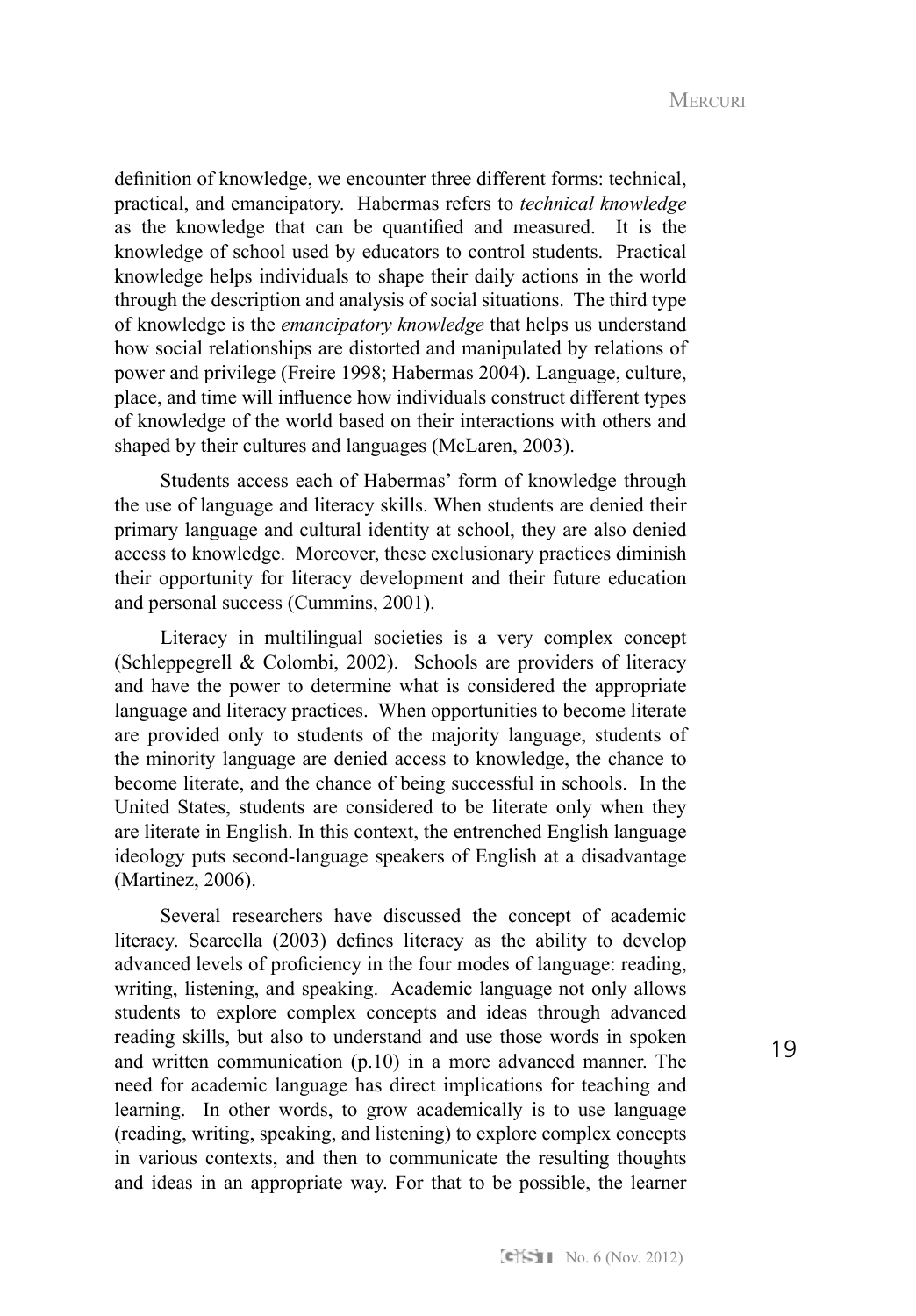must have a firm grasp on the language in which the content is written. An "English –Only" environment intrinsically puts English language learners at a greater disadvantage in their academic pursuits.

Gee (2002; 2008) argues that the focus of literacy studies should not be only on language or literacy, but on social practices. His position focuses on the social context in which the literacy event happens and where social and cultural practices intervene to shape the literacy experiences of the students. Students from diverse backgrounds need opportunities to negotiate the meaning-making process by participating in the different communities of practices to which they are exposed through their schooling. Gee (2002) further elaborates on the relationship between language, identity and discourses by explaining that in the context of institutions such as schools, literacy practices also define identity positions within the context of the school or classroom, such as a *high achieving student*, an *English learner*, or a *struggling reader.*

According to Gee (2008) individuals have more than one discourse. Students' *primary discourse* refers to the cultural foundation of the language they speak in everyday life that gives them a sense of self. When this primary discourse of the students is not perceived to be of value in school, it affects the students' sense of self and their identity development. As students interact with others in different social networks, their primary discourse changes. The discourses that students acquire within institutions like schools are called *secondary discourses*. For minority students who come to school speaking a language other than English, their primary discourse is usually changed into the institutionalized secondary discourse. When this change happens, disenfranchised students are not given the same opportunities to negotiate their identities (Cummins, 2001) and to access knowledge needed to achieve the educational success that more advantaged learners achieve.

#### **Method**

20

The purpose of this study was to collect qualitative data on the effects of an English only language ideology imposed on the cultural identity and literacy development of one Hispanic woman. It describes the life struggles of Irma, a Latina educator who embarks on a journey to regain her lost language and her cultural identity. This study was guided by the following research questions aiming to understand the relationships between language choices, school practices, and cultural identity construction: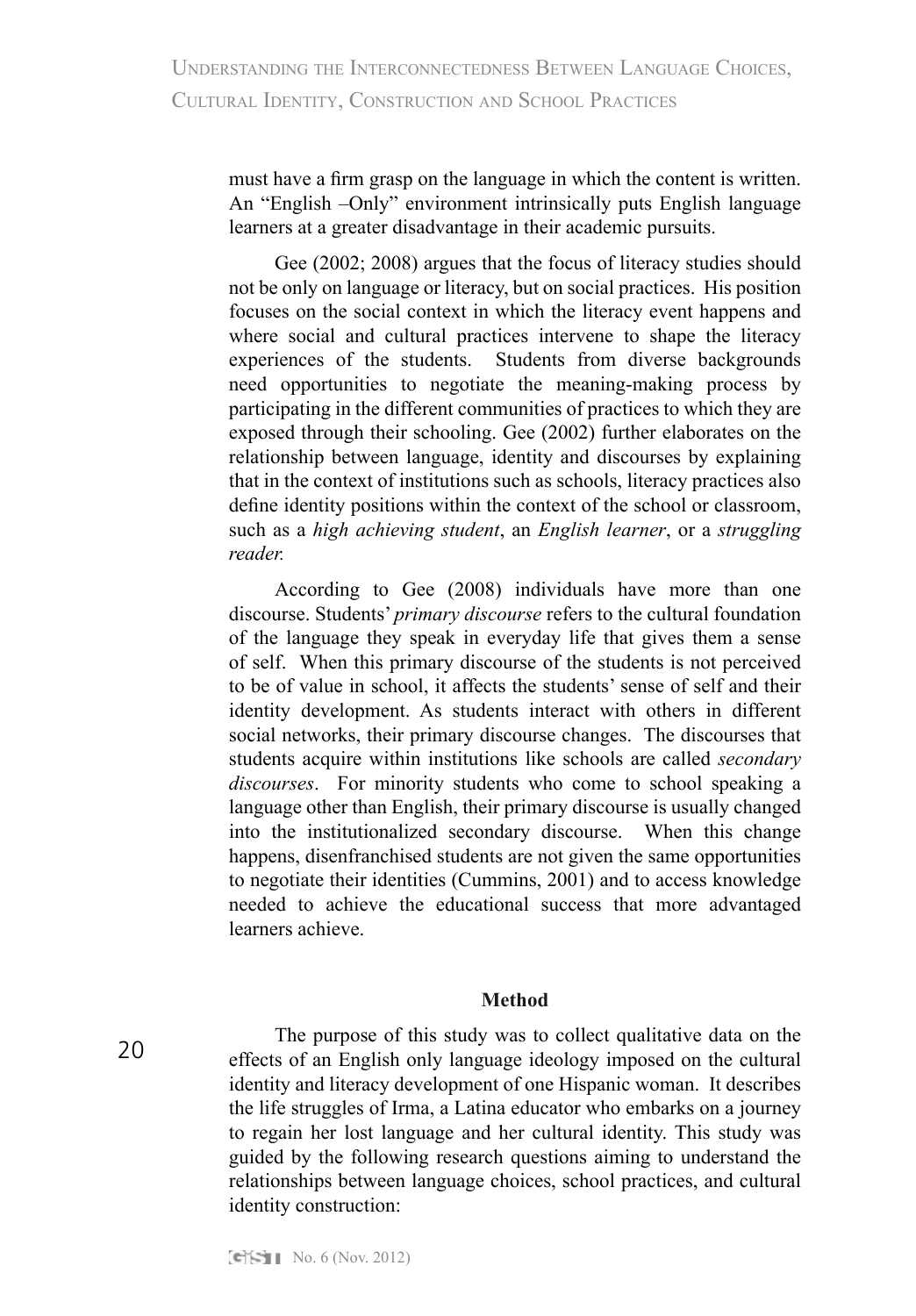- 1) How did language ideologies affect the school, parents, and the participant's language choice?
- 2) How did language choice at school and home affect the participant's cultural identity development?
- 3) How did language choices affect the participant's access to knowledge and literacy development?
- 4) In what ways, if any, did the participant re-gain her language and cultural heritage?

For this study, a group of teachers who attended a program for paraprofessionals and later a teacher education program at a local university was selected as the non-probability sample group (Creswell, 2005). In a non- probability sampling the individuals are selected because they are available, convenient and represent some characteristic the researcher wants to investigate. In this study I wanted to look at how the language ideologies in school and society have shaped their identity development. Of the selected group, only three teachers responded to the invitation to participate in this study. From the three respondents, the life and educational experiences of only one participant made her a suitable candidate for the study.

The participant, Irma, is a native Spanish speaker with no academic preparation in Spanish. She came to the US from Mexico before she was old enough to attend school. She entered kindergarten as a monolingual Spanish speaker. She attended school during a period when Mexican children were punished for speaking Spanish at school. Her parents believed that speaking only English could benefit their daughter, so when she started school, although they possessed limited English skills, they only spoke English at home. Because she was stripped of her native language both at home and at school, the participant lost most of her ability to communicate effectively in Spanish. She began to struggle in school because of her newly situated identity which resulted from being immersed in multiple, unfamiliar discursive practices and being alienated from her primary discourse (Gee, 2008).

At her school there was no real support for English learners. Irma struggled academically throughout her schooling. By junior high she was advised by a counselor to drop out of school, and she did. She married and had children and worked in menial jobs in a packing plant. Working at the packing plant made her re-evaluate different aspects of her life. During this time she forced herself to relearn her native language and to finish her GED requirements with hopes to attend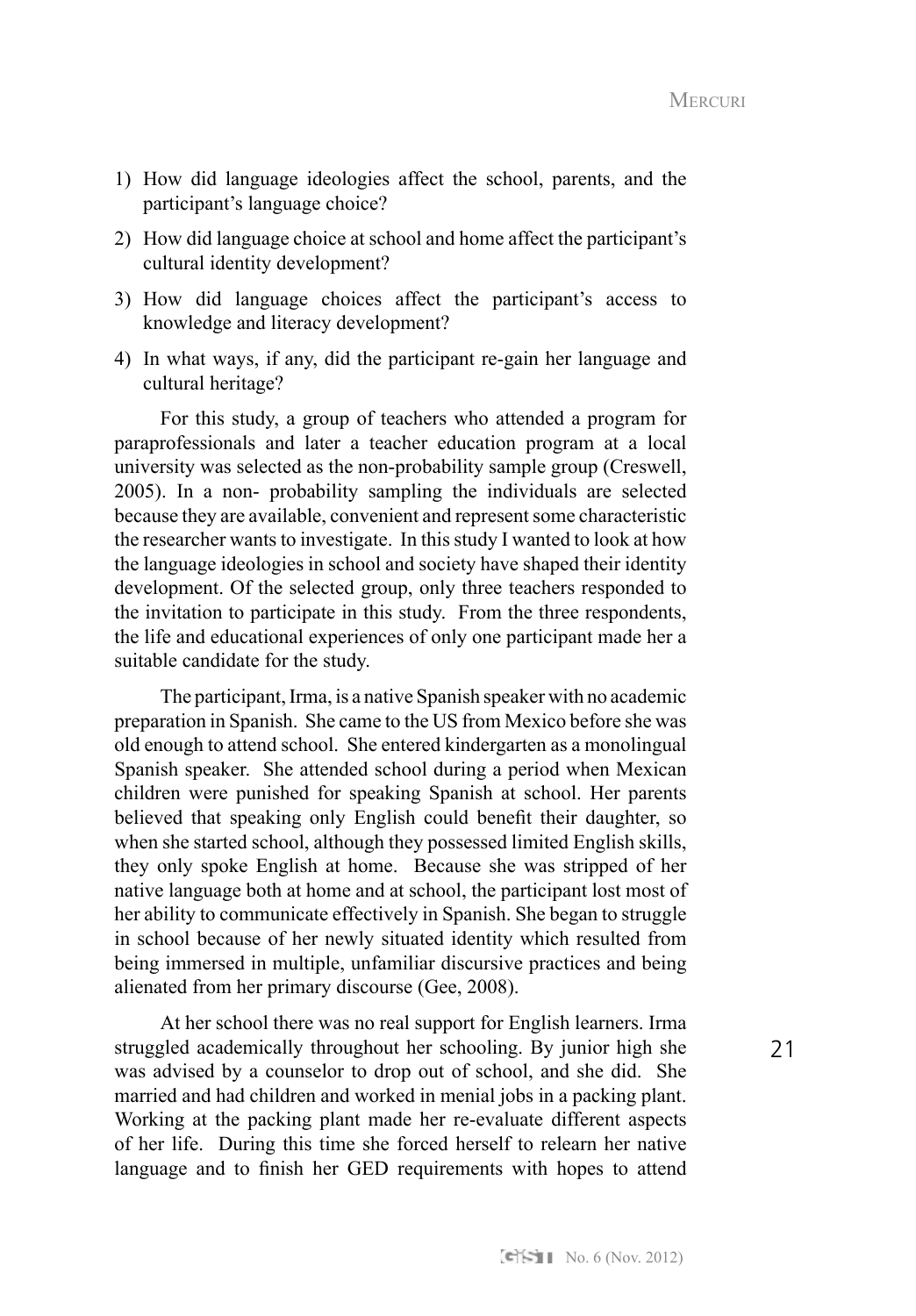college. Eventually, she became a bilingual teacher's aide. She went back to school and earned her BA degree through a support program for diverse paraprofessionals in the school district. Later, she entered a teacher education program that prepared dual language teachers. Irma studied Spanish at the university and is now able to read and write Spanish at a minimal level.

Based on the work of Rubin & Rubin (2004) and Willis (2004), three in-depth personal interviews were conducted for this study. Indepth interviewing allowed Irma to explore her perspectives on her language socialization process through her experiences at home and at school. Three one-and-a-half hour interviews were conducted during a semester time. Interview data was analyzed following the steps of interpretational analysis (Gall, Gall & Borg, 1999; Merriam; 1998). First, the database for each interview was created. Second, data was divided into meaningful chunks of information and was sorted into heuristic groupings that have something in common and reveal information relevant to the study. In this study, meaningful chunks of information included reference to schooling and cultural and linguistic assimilation, language use and experiences inside and outside the school, language loss and implications for literacy development, and Irma's journey to regain her cultural identity. Third, categories were constructed from the interview data. These categorical lenses were used to explain in what ways, if any, the English language ideology had affected and changed Irma's cultural identity and literacy development. The following tables show the categorical lenses used:

**Table 1.** English language ideology's effect on Irma's literacy development

| School<br>Practices | Home<br>Practices | Cultural<br>Assimilation | Linguistic<br>assimilation | Implications<br>for literacy<br>debelopment |
|---------------------|-------------------|--------------------------|----------------------------|---------------------------------------------|
|                     |                   |                          |                            |                                             |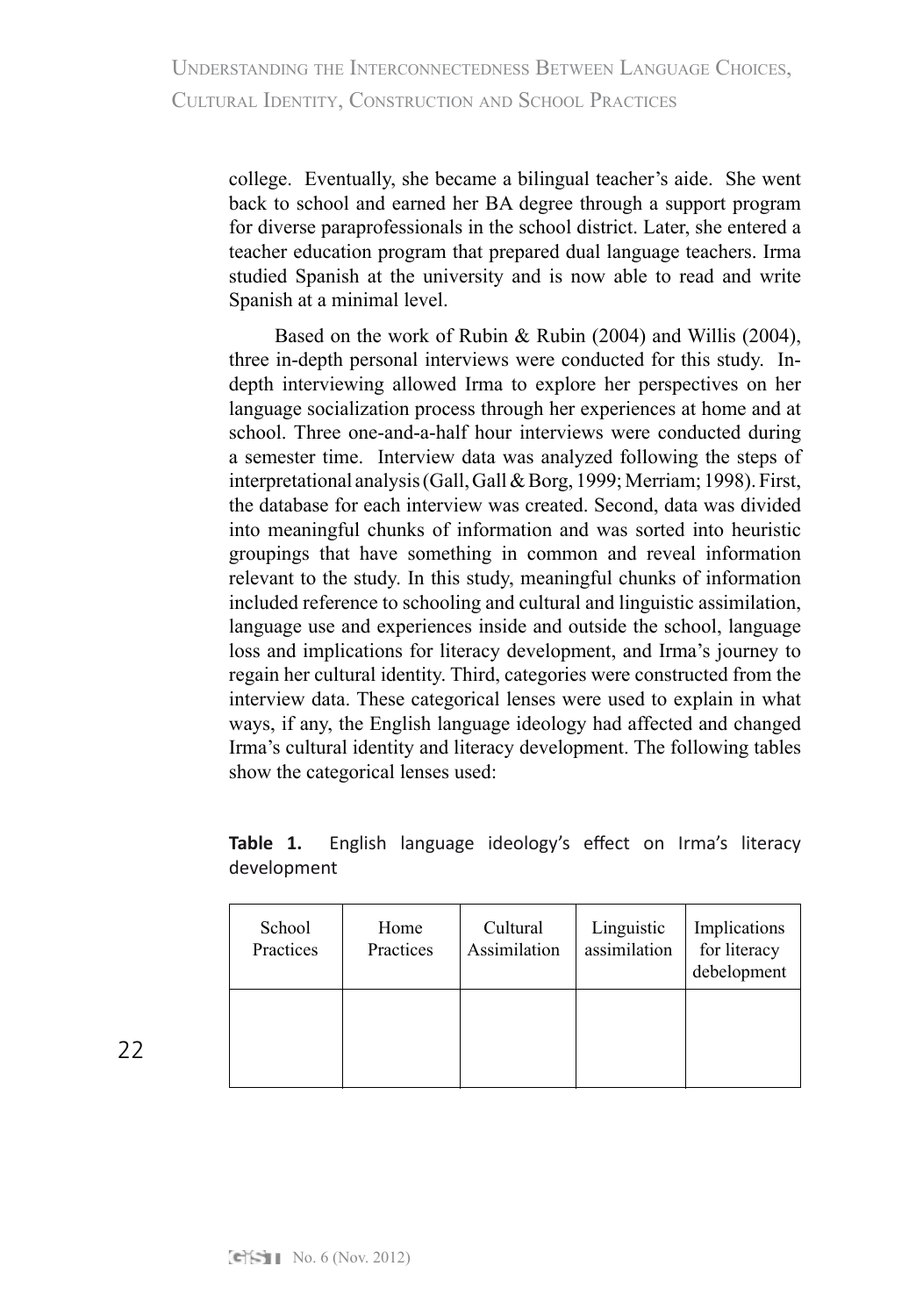| Events in Irma's life           | Language Loss   Culture Loss | Intent to regain her<br>cultural Identity |
|---------------------------------|------------------------------|-------------------------------------------|
| Elementary grades               |                              |                                           |
| Upper grades                    |                              |                                           |
| Middle school                   |                              |                                           |
| High school                     |                              |                                           |
| Getting married                 |                              |                                           |
| Working at the<br>packing plant |                              |                                           |
| Relearning Spanish<br>and GED   |                              |                                           |
| Becoming a<br>paraprofessional  |                              |                                           |
| Going to college                |                              |                                           |
| Earning a BA                    |                              |                                           |
| Becoming a<br>bilingual teacher |                              |                                           |

**Table 2.** English language ideology's effect on Irma's identity development throughout her life' events

Mutual trust between the researcher and the participant was not a concern due to our ongoing relationship though professional development and student teacher placement experiences that I had with this district, especially with Irma. This researcher-subject close relationship allowed for the data to be more honest and valid (Bryman, 1988). While this is a strength of qualitative research it is also a weakness in that it could lead the researcher into subjectivity (Merrian, 1998). In order to avoid subjectivity, I transcribed the interviews, and for reliability purposes, transcripts of the interviews were sent to the interviewee who was invited to correct, comment, or change the information if it was not accurate. Then, a research assistant and I read the data one more time to add or revise the themes with Irma's input. Each of us worked independently from each other. This procedure allowed for crosschecking the analyses and assured reliability of the findings. It also helped to clarify the findings as pieces of data were organized, coded, and grouped into categories. Through reflexivity and by the triangulation of the data, I tried to maintain objectivity. From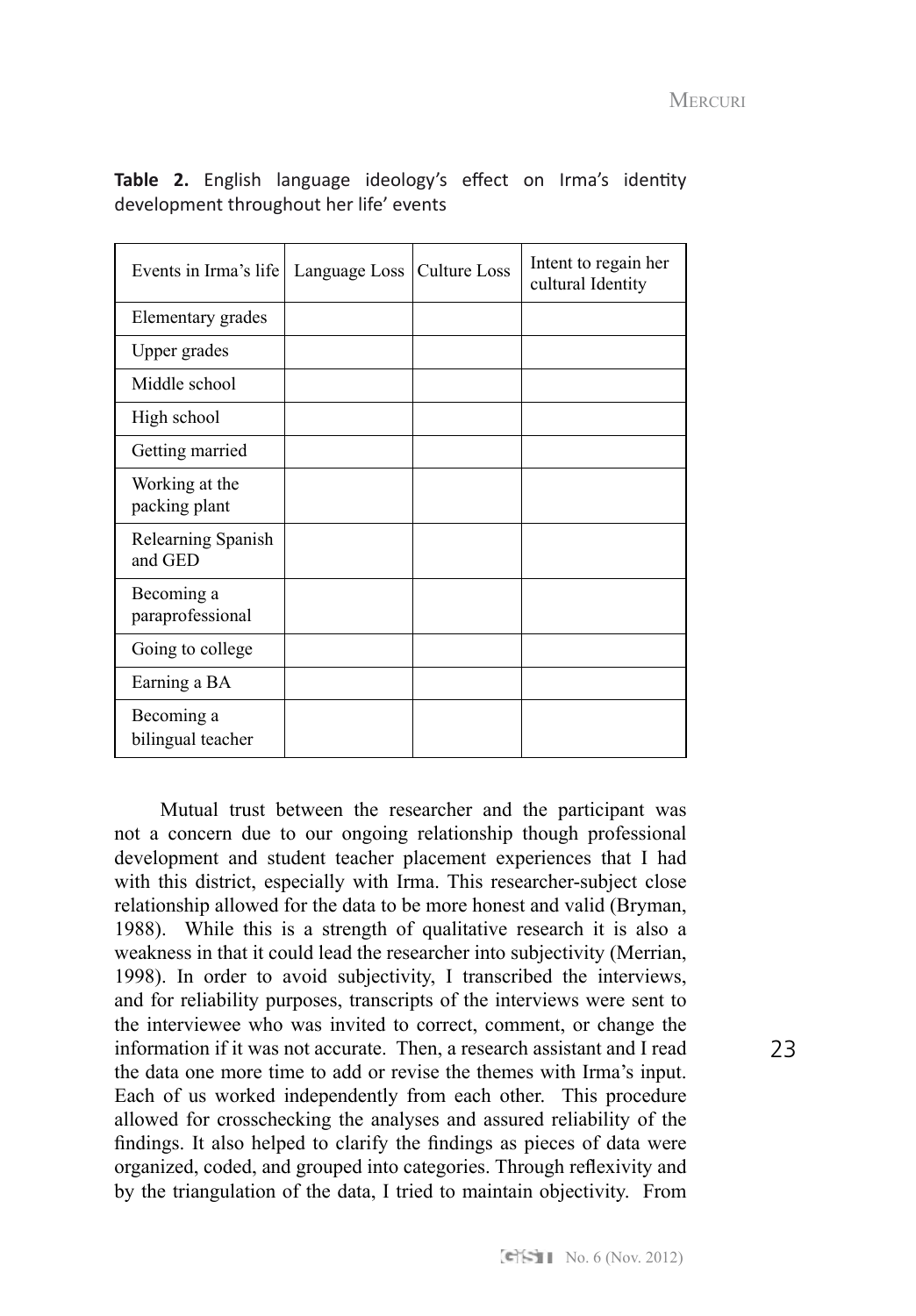the analysis of the data several themes arose. First, I discuss the theme of English language choice by parents and imposed by school as a marker of assimilation. Second, Irma's cultural identity struggles are presented. Third, the theme of the dynamic between language, access to knowledge and literacy development is examined. Lastly, examples of her intent to regain her primary language as a conduit to regain her cultural identity are discussed.

This small qualitative research has several limitations. First, the size was too small. In order to make the results generalizable it would need to be done with a larger number of participants who are Latino educators. Second, as the data was analyzed, several questions arose that were not asked during either of the interviews. These questions would have helped clarify the interviewee's understanding of culture beyond the concepts of celebration, holidays and heroes. Lastly more questions about Irma's struggles in regaining her cultural identity should have been asked to better understand the cultural conflicts that occurred during Irma's identity struggle.

#### **Findings**

The research questions that guided this study aimed to understand the relationships between language choices, school practices, and cultural identity construction. The findings show the pervasive impact of language ideology on language choices of minority students. The results represent the effects of language ideology on the cultural identity development of a second-language speaker forced to assimilate because of the norms of the dominant English group (Cummins, 2001), the effects of school practices on the literacy development of the participant of the study, and her commitment to regain her language and cultural identity as an adult.

## **English Language Choice as a Marker of Linguistic and Cultural Assimilation**

The language choices made by Irma's school and her parents during her school years have had consequences for Irma's language, literacy, and identity development.

## **Schools' Language Choice**

Several examples of the negative effects of the English-Only movement arose from the data related to the discourse practices of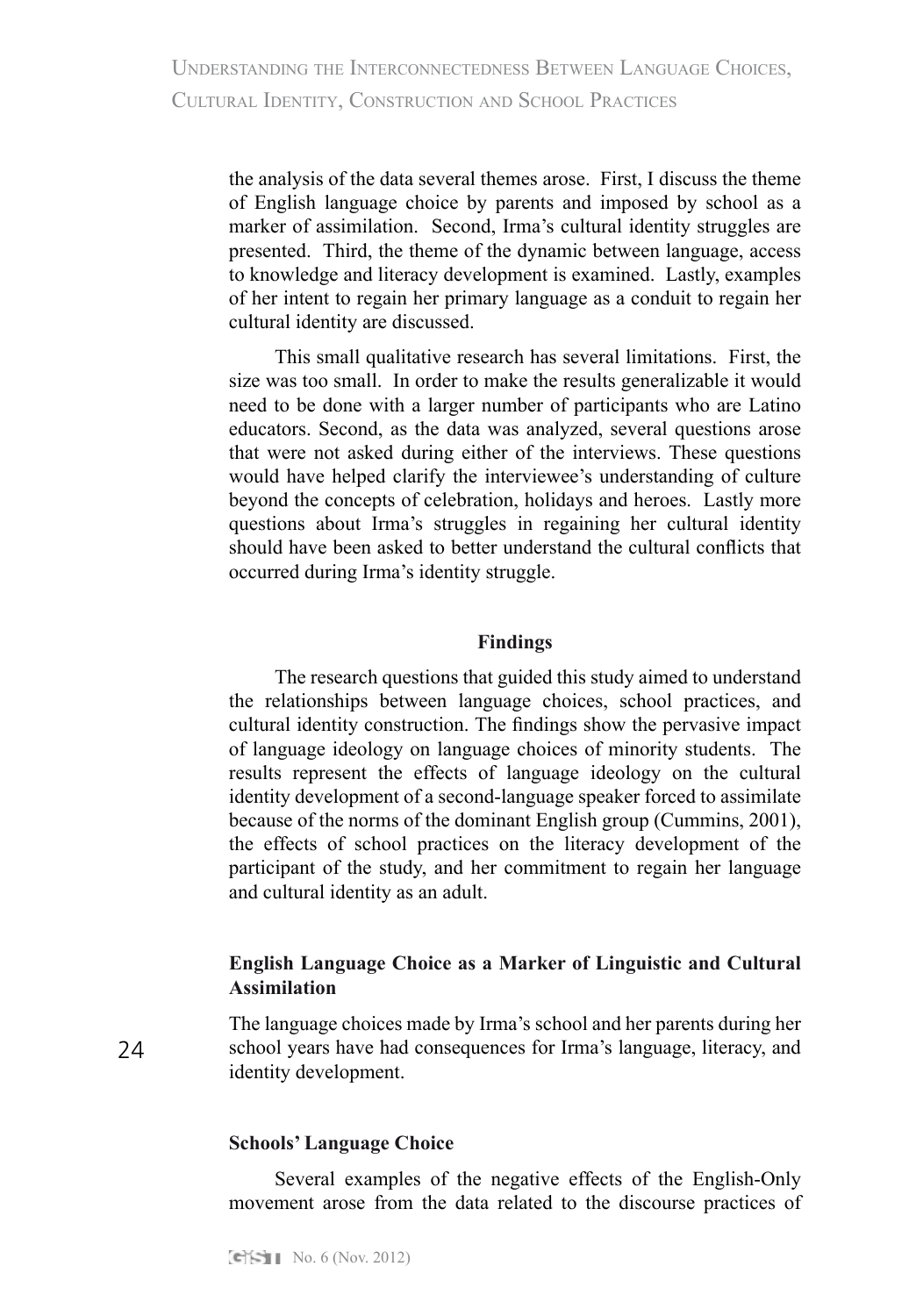national language standardization which supported the exclusion of primary language use at school in favor of English instruction. Irma explained:

Instruction was all in English, and once I forgot that Spanish that I brought with me in Kindergarten, that it happened right away (barely audible), everything was English at school and at home (sad voice).

It is clear that Irma's school supported an English-Only policy, and the primary language and culture of minority students were not valued. Her comment exemplifies Monzó, Rueda, (2009) and Sánchez's (1999) positions on the effects of school denials of primary language services and demonstrates that the pervasive language ideology that fosters the reproduction of the social structure in public institutions such as schools has a devastating effect on students' second language and identity development. Moreover, the fact that Irma assimilated to the mainstream, losing her primary method of discourse, also supports Gee's (2008) discussion on devaluing and replacing primary language discourse with secondary discourses which are more widely accepted by the mainstream. Irma reported the challenge she faced during her elementary school years:

I started school only speaking Spanish, um- hmm, I spoke Spanish at home /, I was born and raised in south Texas where everyone speaks Spanish /, but in those times it was difficult in school \ (barely audible). I never received any support in Spanish. Everything was done in English \ (sad voice). I have a hard time in school, especially after second grade. I remember my first grade teacher, a Hispanic woman /, she punished us if we spoke Spanish with other Spanish-speaking girls. Spanish was considered bad in the school context those days= In my need for learning English I forgot Spanish and was never fully literate (participant lowers her head and looks at the floor for a few seconds).

As Baker (2001) explains, the English language ideology entrenched in the educational system contributed to Irma's language loss by devaluing her first language and establishing English as the marker of success. The loss of her native language forced her to assimilate into the mainstream and abandon most of her connections to her native culture and identity. Because language is one marker of cultural identity, stripping Irma of her native language created an identity struggle. The loss of her primary, native language had negative consequences for Irma's identity development.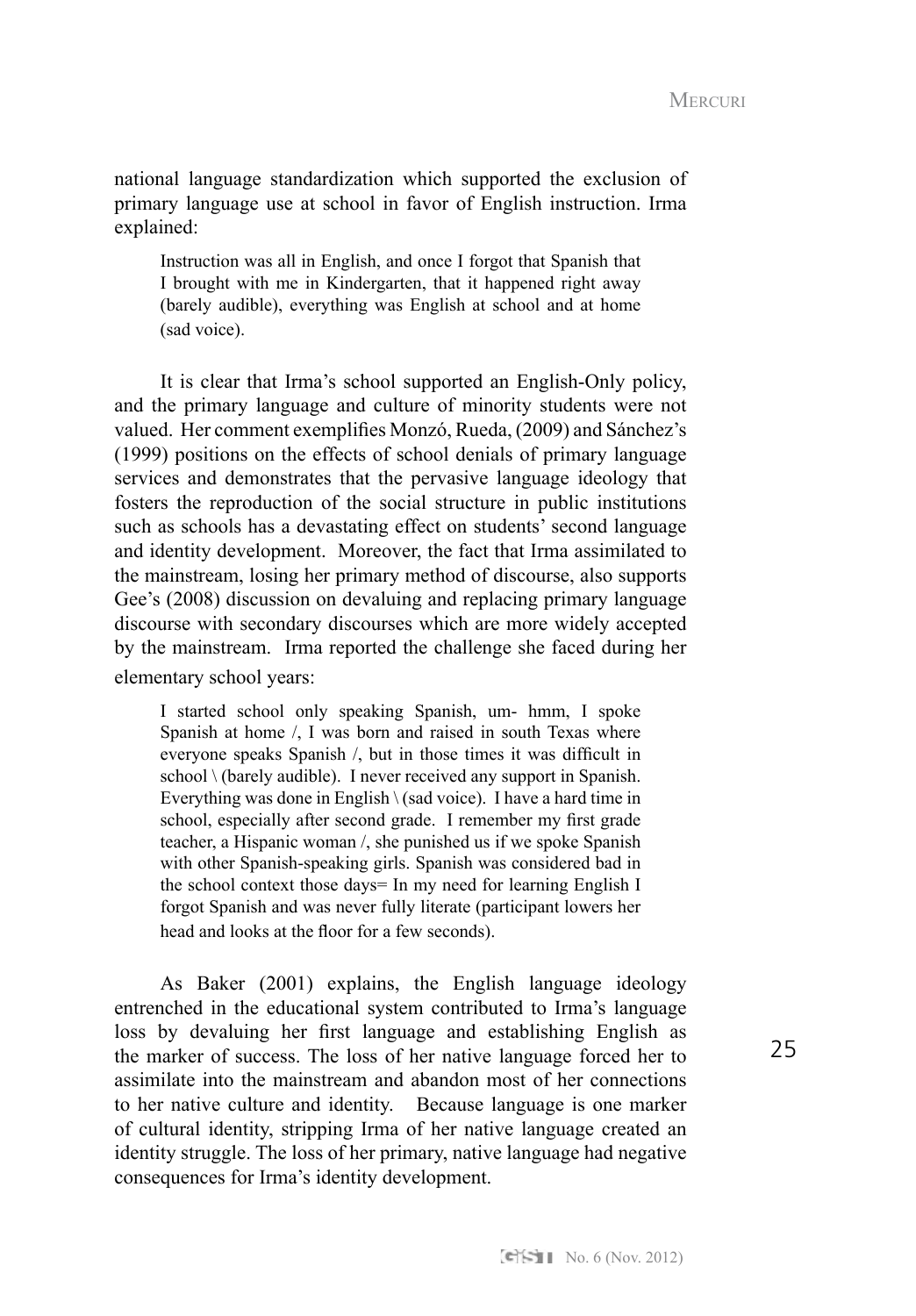As Monzó (2003) explains, the devaluing of the primary language of second language learners forced students like Irma to see their culture and language as inferior. For that reason, Irma acquired the language and culture preferred by the dominant group, and in doing so, she lost her native language and changed her cultural identity reflecting Watson-Gegeo & Gegeo's (1999) critical theory perspective. Irma's comments reflect this phenomenon.

I remember singing in French in 5th grade. I do not recall what we sang but I remembered been a big fuzz to learn that song in French. I also remember that by 4th or 5th grade I have lost my Spanish /  $\setminus$  completely  $\setminus$  and I was in survival mode in English  $\setminus$ .

Nieto (2010) explains that in cases like Irma's, language is used as power. There is an unequal power distribution between English and minority languages or languages considered of low status (not the case of French) in the United States. It is not uncommon for native Spanish children to refuse to speak their primary language once they learn English. The low status of Spanish in the United States makes them feel embarrassed to speak it, and they prefer to speak only English (Fitts & Weisman, 2010).

The fact that Irma had lost her language by 4th grade and was struggling with English instruction shows that the English language ideology which permeates American schools has negative implications, not only at the emotional level, but at the academic level as well. This puts students like Irma at a greater risk for failure in school. It is clear that the subliminal messages that come from the media and the organization of school curriculum illustrate which language is valued in the American society. As Monzó and Rueda (2009) explain, the effects of language ideology on one's language practices at school are also reflected in the family's decision to privilege English over Spanish as the language to be spoken at home.

## **Parents' Language Choice**

26

Irma's language and culture loss began when her first language and culture were not validated at her school. This was exacerbated by the pressure mainstream society exercises on minority parents to favor English as the marker of success. In this context, Irma's parents also succumbed to the English-Only ideology. The fact that Irma and her parents abandoned their language and cultural practices at home in favor of using English in a limited way and practicing the mainstream culture accelerated Irma's primary language loss. Irma's parents understood the value of English in American society and pushed their children to learn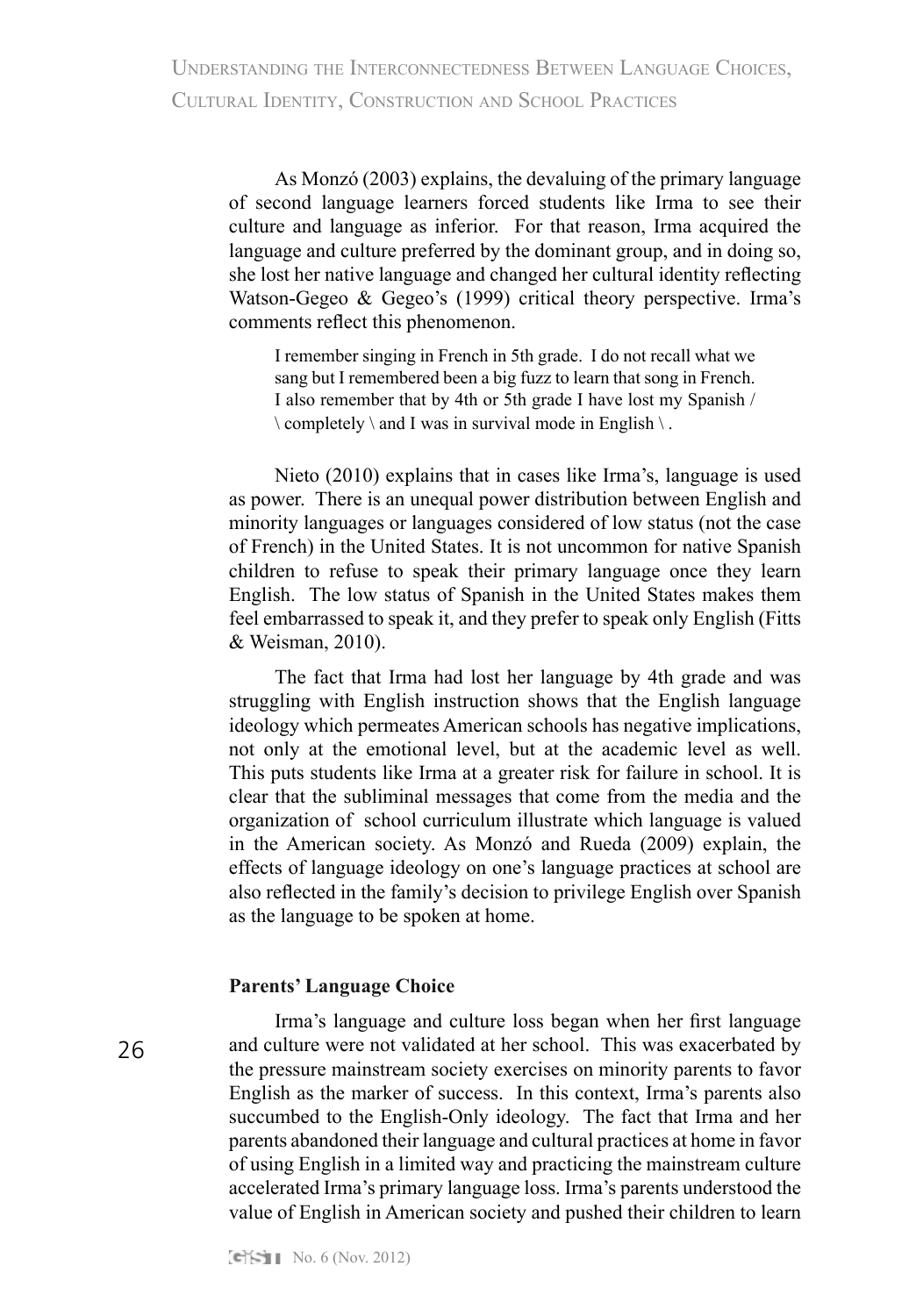the language that would give them better possibilities for success and less exposure to discrimination. What they did not understand is that they could have kept their language and traditions alive and in doing so would have developed better English skills and a stronger identity as a Mexican-American (Cummins, 2001).

My mother spoke little English but tried her best with me to keep up with the language. My father, on the other hand, spoke better English with an accent but he encouraged me to speak only English / (moving her head from left to right) = you know/. He was / determine / that their kids {(quite and slow) will learn English and be fully mainstream.} My parents wanted us to speak English so they can learn it better, so there was no Spanish music, there was no Spanish T.V…

Like many other minority parents, Irma's parents' goal that their children achieve the American dream made them sacrifice their language and culture in order to conform to the American societal norms. In doing so, they exchanged their heritage for becoming the Americans they envisioned but without the privileges that middle class Americans have. The lack of primary language literacy affected her development of English literacy and, in return, did not allow her to access the privileges of a middle class education and a position of power in society. Irma's parents' choice for English did not work as the springboard for social mobility it was envisioned.

Irma's parents' acceptance of the English-Only language policy at school and their selection of English as the language to be used at home seem to be the result of prior language discrimination experiences both in school and in society. As Irma explained:

My dad was a victim of racism. Growing up he resisted the culture and the language even, as I told you before he was very "Mexican" looking. … (Irma covers her face with her hands for a second, takes a deep breath and then starts talking) I remember my father getting very upset when at a restaurant the waitress asked him what he wanted for lunch in Spanish /. My father very upset answered her that he did not spoke Spanish /, / that lingo / as he used to say and that he was an /American /.

Later in the interview she provides another example of her father language preference:

I remember when I was trying to get into the teaching credential program I was afraid of telling my dad that I was going to be a bilingual teacher.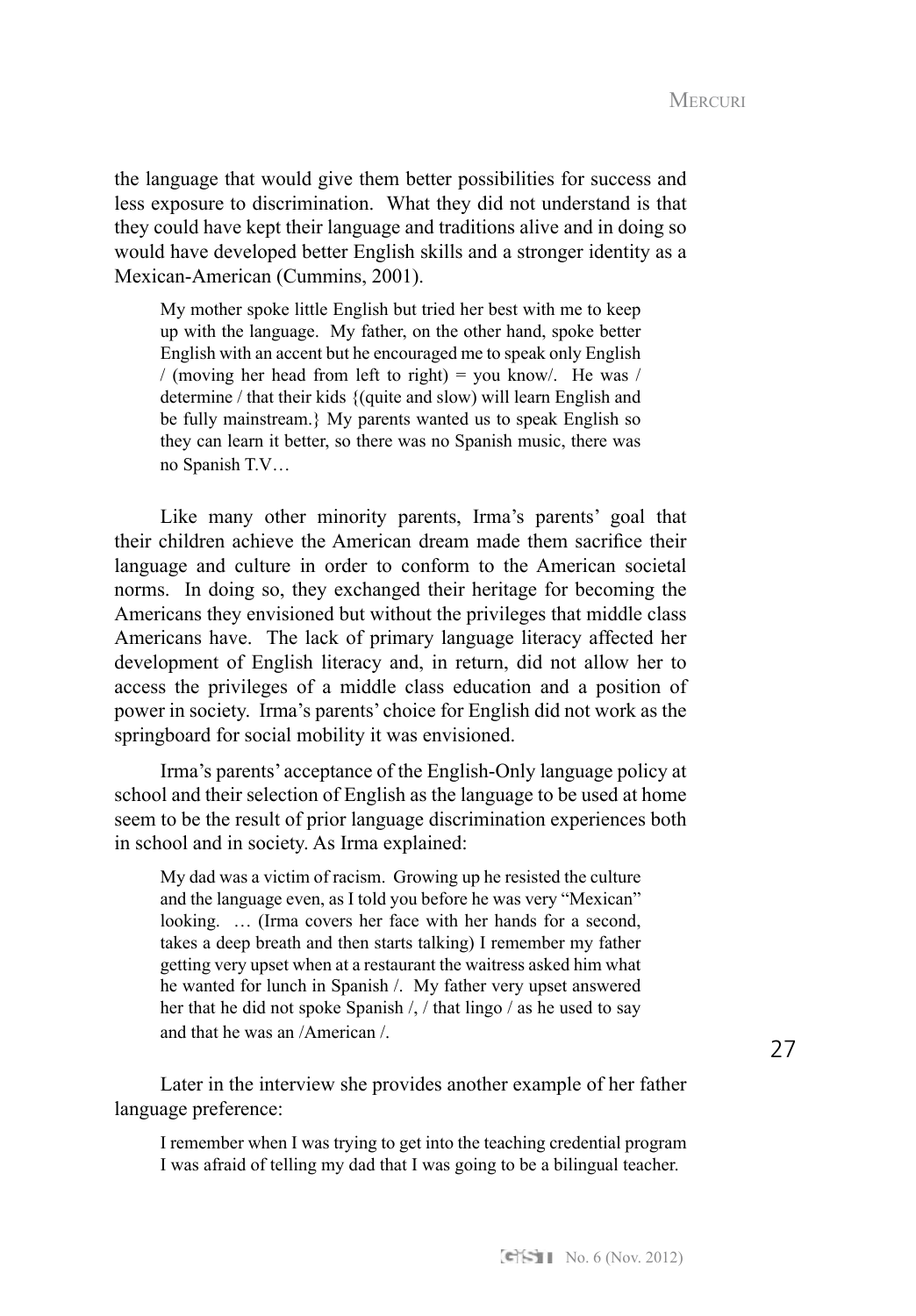I had talks with him and he said: "I am proud of you mija, but why don't you teach in English?

It is clear from the last statement that even during Irma's adult life her father continues to demonstrate a belief that English carries a higher social status. This view of English as the language of power and success is shared by many minority parents. In Irma's case, parental denial of primary language happened because they did not perceive the consequences of total English assimilation. Minority parents push for English because, as Monzó (2003) and Nieto (2010) claim, it is the language of power and success.

In the following sections I discuss the other themes identifiable from the data.

## **Irma's Cultural Identity Struggle**

## **Language loss and cultural Identity**

 The push for English prevented Irma from full participation in both American and Mexican cultures and has been a source of identity struggle throughout her adult life. Irma's experiences epitomize Norton (2000), Trechter, Bucholtz (2001), and Fairclough's (2001) ideas on how language use at home and at school shape the development of one's cultural identity. Irma's parents' language preference also affirms Monzó and Rueda's (2009) claim that the loss of language and cultural practices has detrimental effects on students' sense of identity and on their connections to their heritage and families:

There was no celebrating Spanish holidays, it was…. It was.. my family pushed away the Mexican side of us [with sadness]. It is sad but we did not keep our traditions alive. We did not listen to ranchera music or used zarapes or other traditional clothing. We never did even the traditional religious stuff. My sister María did. She married a Mexican guy and re-learned all the cooking, music and language traditions at a young age.

Sanchez' (1999) concerns about the effects of devaluing the student's linguistic and cultural heritage on the development of a strong sense of self is clearly shown through Irma's limited access to mainstream education and to full participation in her own culture. After all the years of seeking her cultural identity, Irma feels deprived of the experiences of her native language and culture. Moreover, this dispossession prevents her from connecting with her traditions,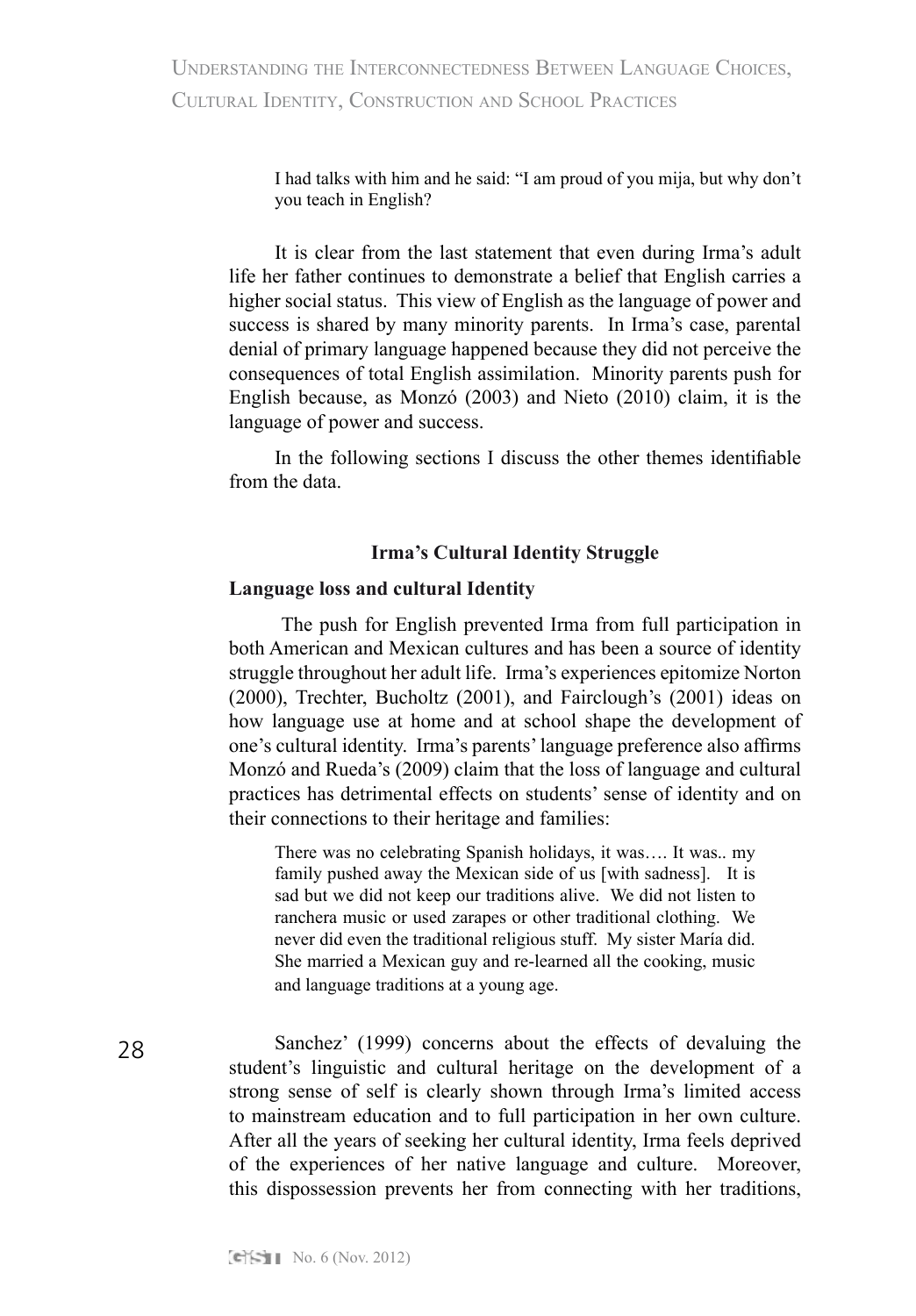important family members in her childhood, and the bilingual students she teaches in her adult life.

Norton (1999) also claims that language doesn't express identity directly, but indirectly through the use of a specific language by members of a particular group as they interact socially. Irma expressed her identity as she tried to maintain her membership with the Spanish speaking community and her family by using the limited primary language she was able to maintain:

I could understand my mom speaking to me in Spanish but I answered to them in English and  $\ldots$  it was strange  $\langle \ldots \rangle$  I remember that I could understand it but as the years went on I couldn't speak the language.... I forgot everything (firm voice and loud). I remember telling my grandma: " yo sé español. Caballo, casa" and that was it  $/$ . I couldn't hold a conversation, I couldn't  $\setminus$ . It was nothing and. I must have been in the fifth grade when I told my grandmother that.

As Bucholtz and Hall (2004) explain, language is the most flexible and pervasive symbolic resource for the cultural reproduction of identity. The language ideology of English has embedded its power throughout the educational system and has silently forced secondlanguage speakers like Irma to adhere to the English norm and to change their cultural identity in the process (Fairclough, 2001; Norton, 2000). The preference of English in school and at home deprived Irma of her cultural identity as a Latina and forced her to develop a borderline mainstream identity that validates Buscholtz, Hall, and Norton's claims.

#### **Irma as a multi-faceted cultural being**

The operational definition of culture used in this study comes from Nieto's (2010) idea of culture as being multi-faceted. As I analyzed Irma's responses to the interview questions, several characteristics of culture were identified. First, Irma's culture is dynamic and has changed overtime. Her parents rejected her cultural aspects of being Mexican at an early age by not using the Spanish language at home or listening to traditional music or celebrating their heritage. As an adult, she also rejected certain aspects of culture like her language to fit her situational context, in this case in the context of marriage.

I married young too but I married a Mexican – American that spoke only English so we continue speaking English at home and our kids were raised monolingual English speakers.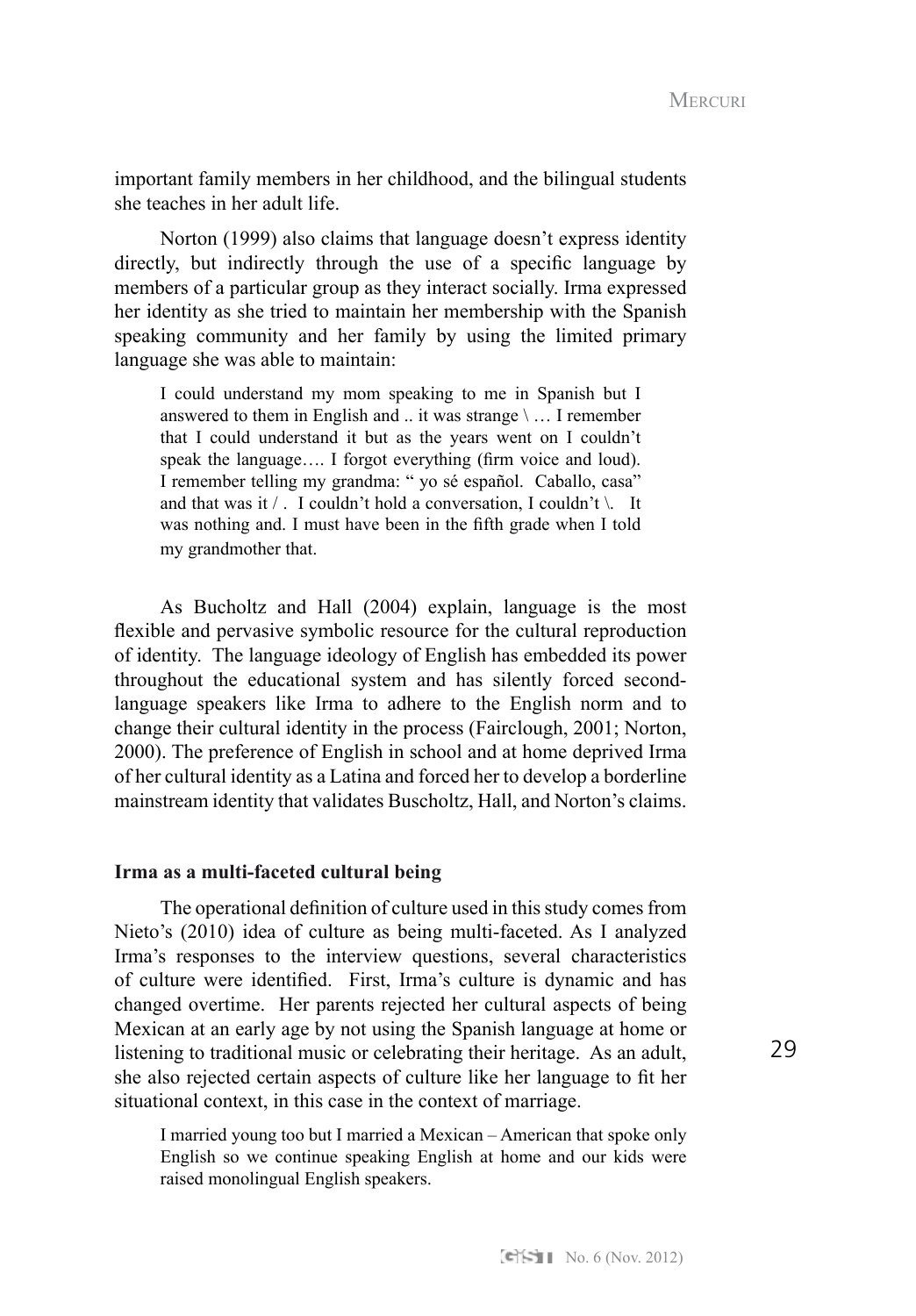It is important to disclose here that what Irma refers to in her culture is what Nieto calls surface structure of culture or experiences of food, clothing, language and music. From the analysis of the interviews, there are also manifestations of what Nieto calls deep structure of culture, the deep values from her own ethnic heritage.

The sa -- same teacher that helped me move to more advanced classes came and talked to my father in law about coming back to school pregnant because,  $=$  you know  $=$  at that time, it was  $-$  it was new but they allowed girls that were expecting to go back to school and finish their academic year / , but I was not lucky enough  $\langle$ , my father in law did not allowed me to go back to school  $\langle$ . He said to the teacher that the wife needed to stay home and take care of her husband, house, and kids. He also said that I did not need school anymore.  $=$  So I raised my kids, three of them, took care of the house, my husband and worked in a packing plant for 18 years, yeah, {18 years (soft voice)} but I never gave up my dream of going back to school some day, yeah, someday  $\setminus$ 

This analysis reveals that even though Irma was linguistically assimilated she has not done so at the deeper level of culture. The respect she demonstrates for the father-in-law's decision about her role in life and her devotion to her family is a deep cultural aspect of most Mexican families (Valdés, 1999).

While Irma seems to only consider culture as experiences related to ethnicity or race, this analysis shows that she has had multiple cultural identifications throughout her life, many of them often conflicting with each other (Nieto, 2010). She has a Mexican –American cultural identity, but she also is a daughter and a wife. These multiple identities were not manifested equally. Her identities as a submissive wife and a respectful daughter were stronger than her Mexican-American cultural identity. During her early years she was not able to balance these identities in the same way that she tried later in life. As an adult, she also developed the identities of a student and a bilingual-teacher and embraced her Mexican-American identity by re-learning Spanish. As is evident from the above, an analysis that goes beyond racial and ethnic grouping captures the realities and complexities of the cultural identities of individuals like Irma.

Another aspect of culture identifiable from the data is that it was created and socially constructed by Irma. Culture is complex and evolves because human beings apply changes to it through their daily experiences. Overtime Irma became an agent of change of her own cultural identity. Through daily decision-making and interactions with others, she developed Spanish as one marker of her cultural being.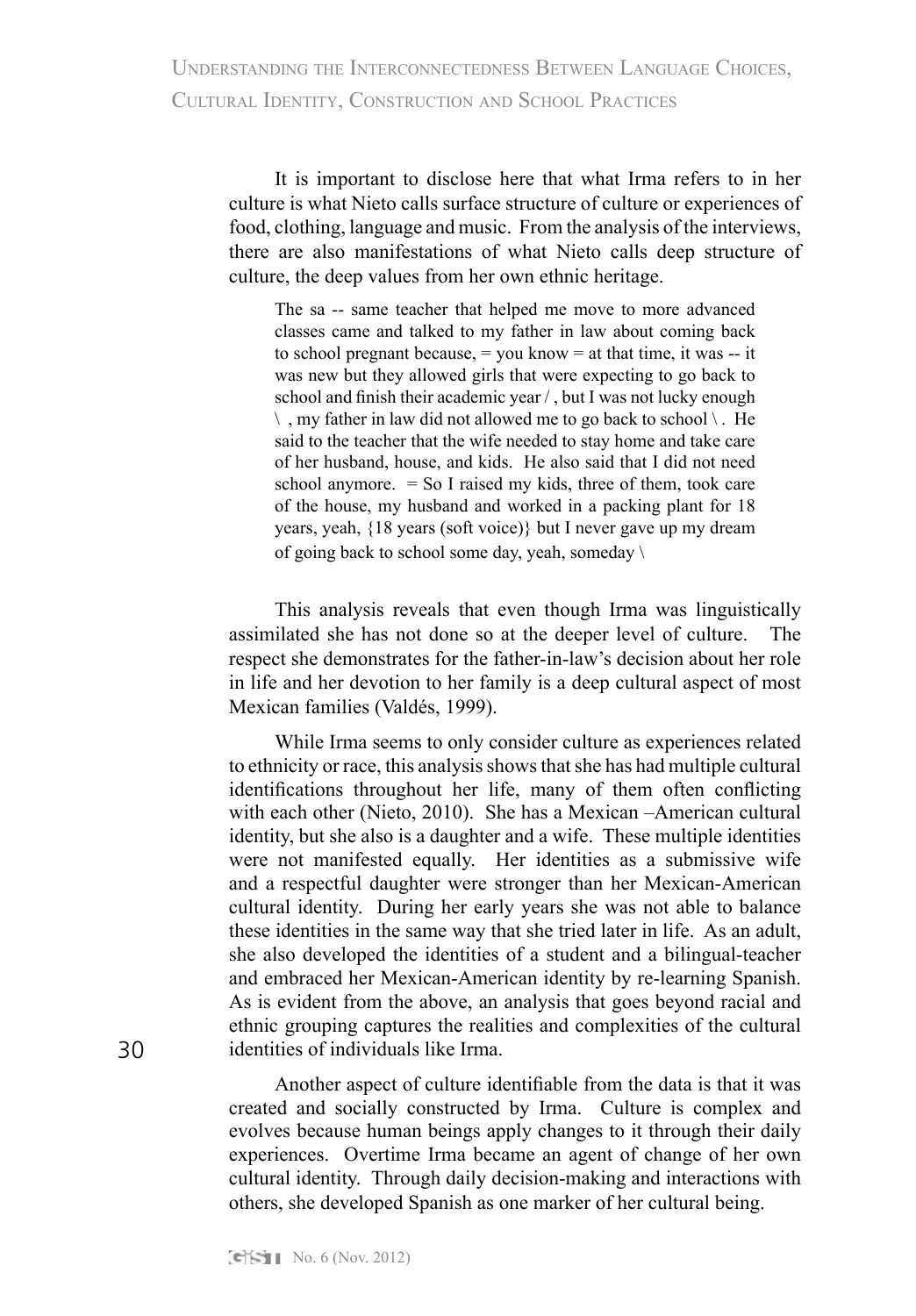I was working at the packing plant and my kids were in High school and my friend … during the last four years at work has been re-teaching me Spanish. She also became a student, which in return helped her to gain access to an education that has been denied through schooling in her younger years.

So -- so we decided to go back to school and get our GED, […]

I ... well ... it was -- it was much later than  $=$  you know -- that I should've got it(voice soft like regretting the time that had passed before this accomplishment) = you know...  $mv - (shaking her)$ head ) my dad, he had told me that I could do it so he asked what's next.. because I haven't thought of what was next. I have been caught in {difficult to understand from audiotape} but I liked it ... so my dad said so what was next ! well . I guess college? But we had no idea.

Irma's cultural identity was always a place of struggle. From teachers who jumped to conclusions regarding her ability to go to college, to her parents' inability to understand her potential as a bicultural /bilingual individual, and her immediate family's limited views of her roles in life, this analysis reveals that Irma's identity could be considered hybrid. It implicates the access to power and privileges exhibited in the context in which students like Irma live and the social markers that differentiate them from others on a position of power or those belonging to the cultural norm as defined by mainstream society (Nieto, 2010).

#### **Lack of Cultural and Social Capital**

Research shows that learning builds on experience. This is not, however, a human endeavor accessible to all people. The differences students like Irma encounter in life are magnified by the opportunities experienced at school (Nieto, 2010). This is called cultural capital. Bourdieu (1986) explained the concept of cultural capital as the values, behaviors, and cultural identities such as language and ethnicity. There were several examples from the collected data that reflect the lack of cultural capital Irma had. This lack put her at a greater disadvantage in educational life.

It was only on my own because, uhm…uhm [long pause] my parents were not very well, well read and my mother would always asked me "Why are you always reading?" [With emphasis] "go outside and play. I do not know what a book have". She was not down playing education she did not understand because she has not gone to school and my dad wanted us to get an education but he did not know how to help us. My family was very poor.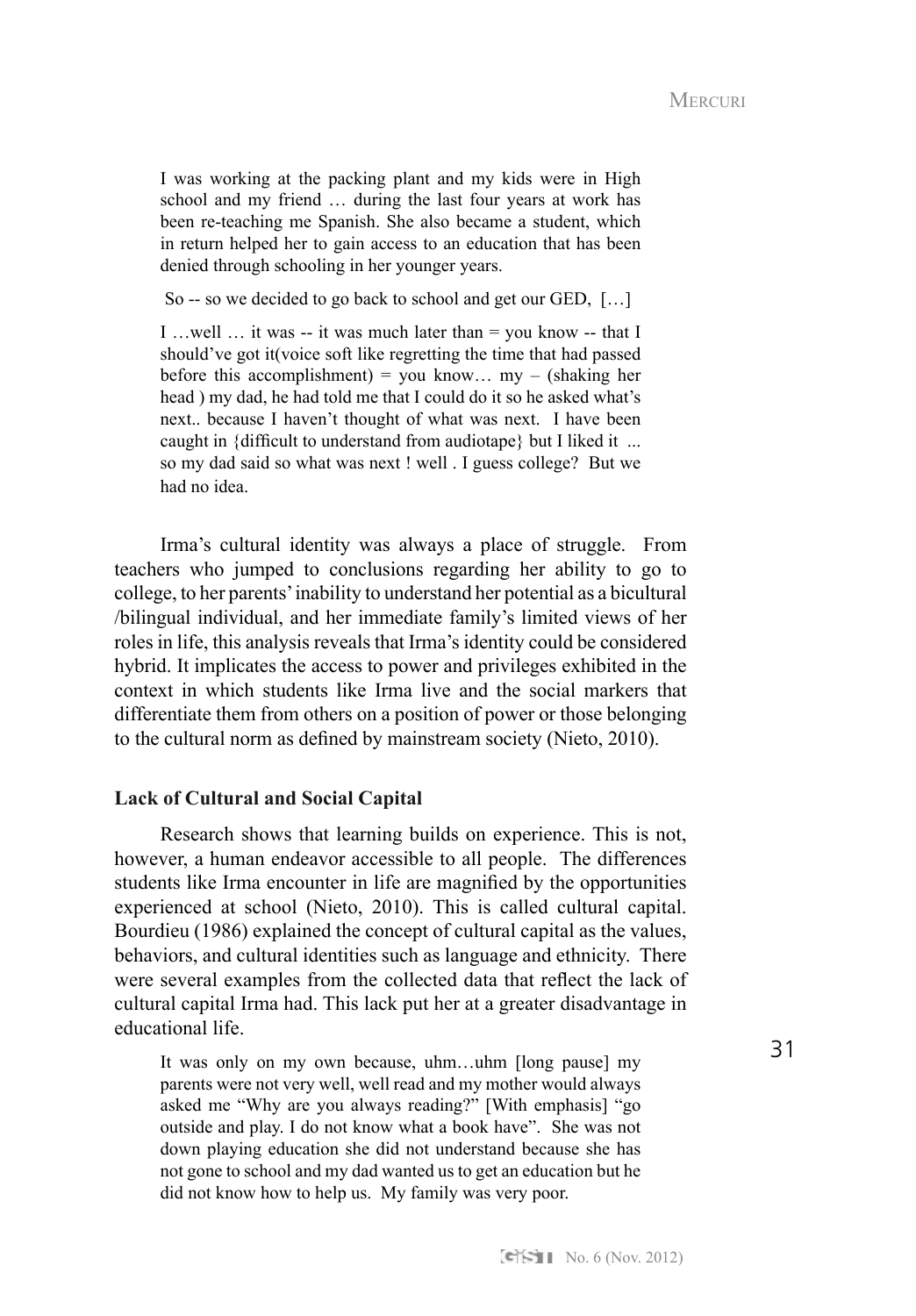Understanding the Interconnectedness Between Language Choices, CULTURAL IDENTITY, CONSTRUCTION AND SCHOOL PRACTICES

Students from less privileged backgrounds are placed at a greater disadvantage because their experiences and identities have not prepared them for academic success. Moreover, cultural capital cannot be separated from the concept of social capital. Social capital is defined as the relationships that enable individuals to have access to power and other forms of privileges that they would not have otherwise (Bourdieu, 1986). Irma's trajectory reveals the lack of support of both social and cultural capital. As a younger student, the lack of cultural capital was evident as the parents denied her of her language and cultural manifestations as well as the school system imposition of the English-Only ideology for instruction. She experienced the lack of social capital at home:

My father always told me: Go to college! Go to college! / but he never said why or how. He is very proud of me and every time he told us that.. I -- but he never told us how (like wondering with sadness) and at least for me, I drop out as a junior in high school but .. even so:: .. none of the counselors at the school ever told me that I needed to go to college. You would have thought that by the time you were a junior you would have though about the SAT, when to take it and why. {I did not know any of that (slowing and softening; a very sad memory). I didn't  $\langle$ . I know {they told me college wasn't for me soft barely audible)} that I should -- that I had aptitude for business, that I should be a secretary -- but -- the secretary proved them wrong but  $=$ um-hmm  $=$  anyway ... (with resentment).

And also at school:

I was placed in the non college track even though I always wanted to go to college but  $=$  um-hmm  $=$  you know... the counselors determine your life for you / (very upset) and I did not have anyone during 9th and 10th grade that would have guided me and prepare me to move to more challenging classes in order to attend college. But in 11th grade I had a teacher that saw something… Some potential in me  $=$  you know... like I was able to do better that I was doing and she worked with me and was able to move me to more advanced classes in Math and science but it was sad to realize that it was already too late to catch up, we, Mexicans are -- are always catching up but at the end we are always behind  $\setminus$ , it is sad but we need to learn how to make the best of it  $\setminus$  (acceptance of failure by the system).

As an adult she also experienced lack of cultural capital:

yes! Our families accepted the challenge because, um-hmm, = you know, we were not quitting the job or our responsibilities at home,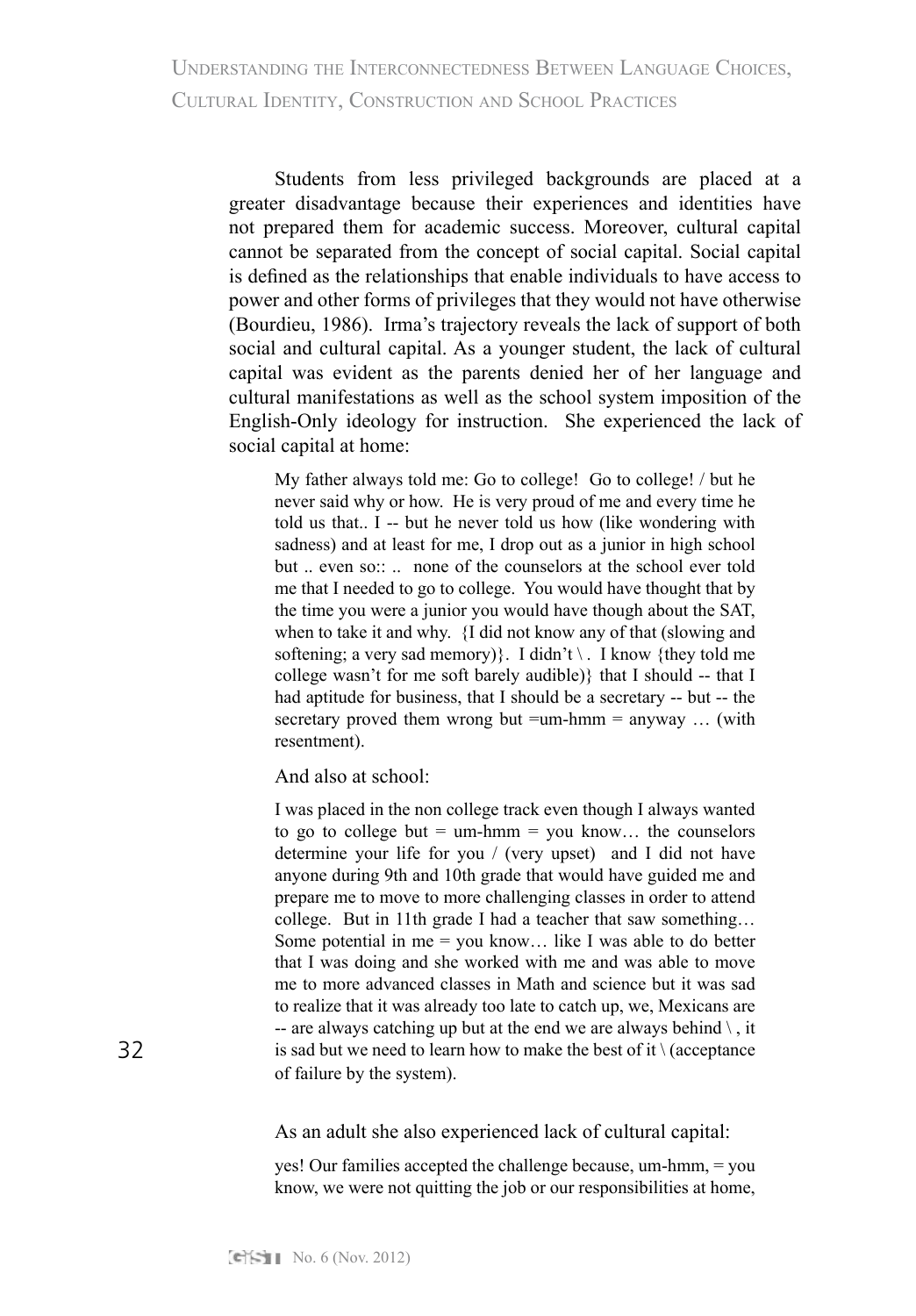we were going to study after long hours of work and we were determine to get our GED.

On the other hand, she found the support of people that contributed to her social capital and facilitated her professional success later in life.

A:::h…a teacher helped my friend ... {(slowly remember the steps she took) I just called the college and asked what do I need to do and they said to come}  $\$ and I take a placement test first and I was:: -- I asked questions  $\dots$  I am always asking questions  $\land$ , =you know me (laughs), that's me and nowadays to help kids (very sad voice) they need to know all this information upfront because not everyone would wanted to ask questions to find out

Language choices and equal opportunities to access education through social and cultural capital enhance the type of literacy skills that students develop in schools. Schools have a crucial role in mediating the development of literacy and identity of minority language speakers in that they have control over what they teach and how they teach it (including language choice). In other words, becoming literate entails knowing not only the processes but also the symbolic representations of the culture in which individuals are socialized. This creates a place of struggle for second language speakers who do not have the necessary social and cultural capital, and who try to negotiate literacy skills across cultures.

## **The Dynamic between Language, Access to Knowledge and Literacy Development**

In American schools, such as the ones Irma attended, knowledge was socially constructed and influenced by the English-Only mentality (McLaren, 2003). As an adult, the analysis of her personal and educational trajectory has allowed her to examine the forces of schooling that limited her options and control over her life. Moreover, the schools Irma attended were aligned with this pervasive language ideology and made decisions on what to instruct and in what language. Furthermore, the type of curriculum that English learners receive and the overt emphasis on assimilation puts second-language English speakers like Irma at a disadvantage in school and society. It not only deprives them from their cultural identity, but also has long lasting negative effects in their access to knowledge and literacy development. Irma struggled throughout her schooling in English until she dropped out of school in the tenth grade. While she was able to read in English, she was not able to do demanding academic content area work.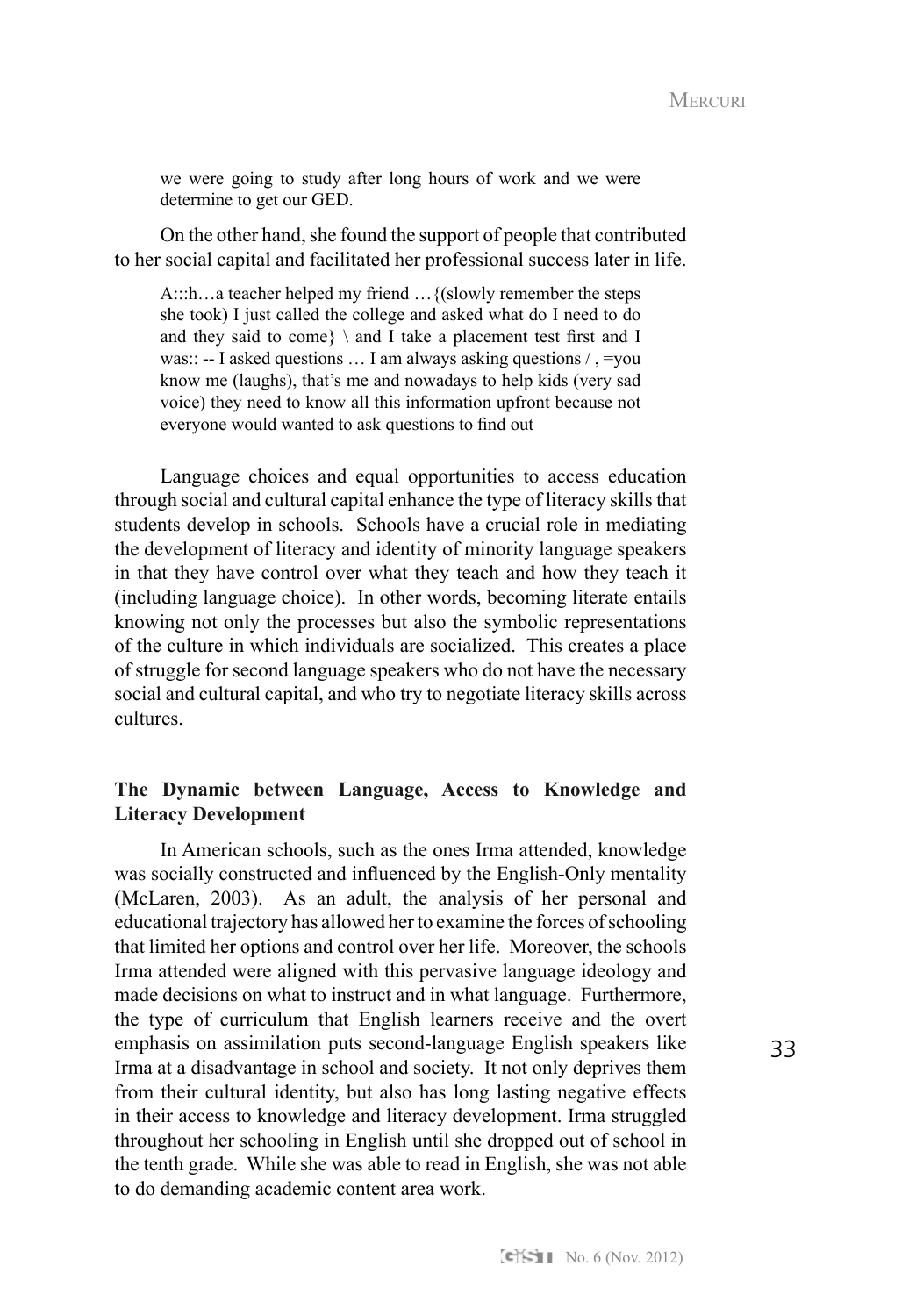I always love inquiry and school since I was a little kid but I remember not being able to do the type of work I would like to do or that I knew I was able to do because I could not perform in English as I was expected to (signs of sadness in voice and body language and posture). I did o.k… I think… I did o.k. up to 6th grade / . But in Junior and in la high school it was different / . I was placed in remedial reading classes in Junior high even though I was in advanced classes in Math and was able to do science at grade level (sarcastic intonation) … {(but la high school was difficult  $\ldots$ ) quiet and slow – barely audible) {quickening (it was different)}… {(it was different from the beginning) softening} (Painful memories).

Irma's case supports Fairclough's (2001) claim that the knowledge imparted in school through English perpetuates the unjust power relations among groups in society leaving second-language learners of English like Irma behind their native English speaking counterparts. This language and cultural deprivation of minority-language speakers like Irma, starts early in their educational experiences and continues to affect them throughout their schooling. In Irma's case, she was placed in lower track classes with a less challenging curriculum and never developed adequate literacy skills in either English or her native language.

La high school was difficult.  $\setminus$  It was bad from the beginning. I was placed in the non-college track even though I always wanted to go to college but I did not have the level of English language and have not taken the more challenging classes needed to attend college.

Irma's educational and personal journey also exemplifies the previously discussed types of knowledge presented by Habermas (2004): technical, practical, and emancipatory. The knowledge imparted to Irma at school could be considered technical knowledge. It was used to control and shape her educational and personal future. For students like Irma, the lack of opportunities to access the type of knowledge that is valued in school makes academic success a more challenging endeavor: "I dropped out of school as a junior in high school. I remember that none of the counselors at the school ever told me that I needed to go to college."

Starting in her college years and through her adult experiences, Irma developed practical knowledge. This type of knowledge allowed her to change her personal and educational future through the analysis of her social situation: "I was determined to go back to school and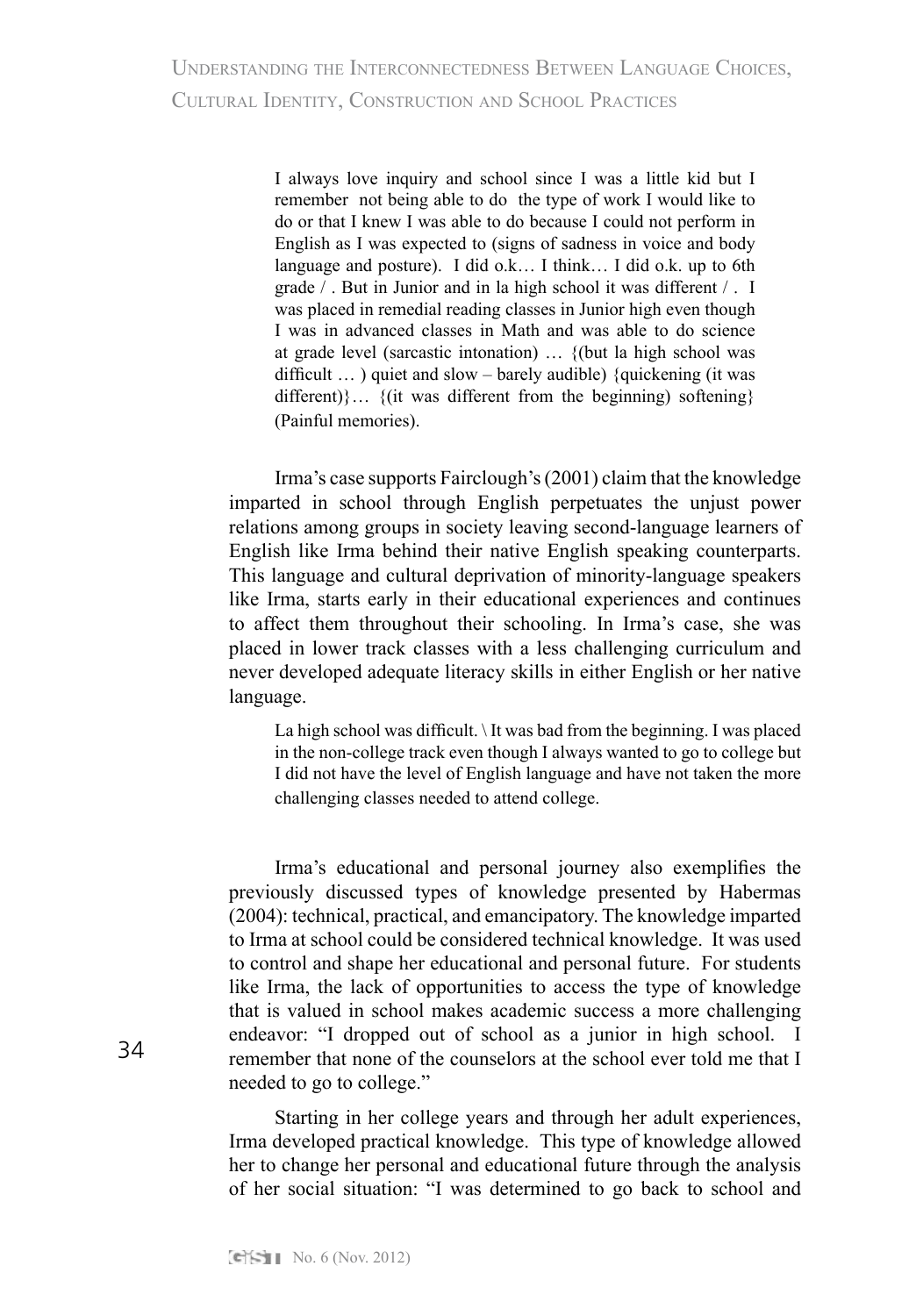regain my language". As she continued with her education, and later as a professional, she achieved emancipatory knowledge through selfreflection. She became interested in the way her history and biography has expressed itself and how it has shaped her sense of self, her roles in life, and social expectations.

Research shows that students who become literate in their first language develop stronger literacy skills in their second (Cummins, 2001). Irma is conscious of how her lack of primary-language development has affected her literacy level in English which was one of the causes of dropping out of school in the tenth grade:

In my need for learning English I forgot Spanish and… was never fully literate in either language. I think I developed good conversational skills in English, and.. yes, I did develop good reading skills in English because I was an avid reader , I think…I think more than for the classes that I was placed in at school […]

Weeeell, only if I have had the opportunity of taking more Spanish classes, it

would have help me develop the academic Spanish that I now need for my teaching situation. It was really hard. I see how hard it is for these poor kids learning English because I have re-learned Spanish as an adult and I did not have the academic language needed for the demands of the college work in Spanish or\... even in English.

Schools have a crucial role in mediating the development of literacy, and the identity of minority-language speakers in that they have control over what they teach and how they teach it, including language choice. Even though schools in the United States serve high numbers of students whose language is other than English, literacy in English is the only type of literacy that is valued. In this context, Irma developed an identity that was neither fully American, nor fully Mexican. This borderline identity has prevented her from full participation in American society and has had implications in her literacy development. As Martinez (2006) explains, language use marked by the failure to recognize the importance of primary-language development at home and at school, and unequal opportunities to access education created a place of struggle for second-language speakers such as Irma who tried unsuccessfully to negotiate literacy skills across both languages and cultures.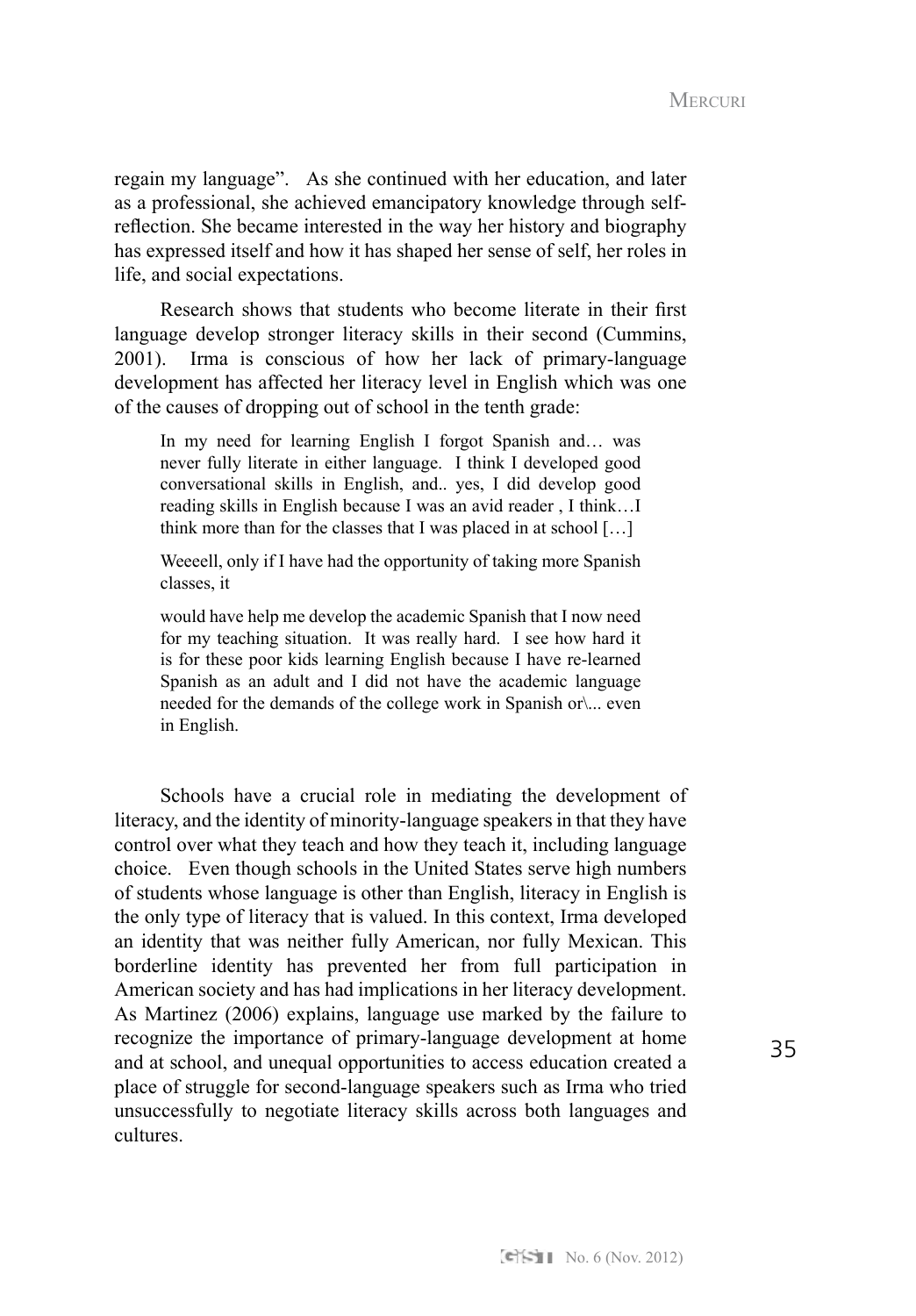## **Re-gaining Language as the Conduit to Regaining her Cultural Identity**

Watson-Gegeo and Gegeo (1999) have explained the role of language in cultural identity development and the cultural survival of the group. When individuals lose their heritage language and can no longer identify with their native cultural groups, they struggle to understand their heritage and their membership in the culture with which they identify. Irma has expressed her constant struggle for affirmation of her cultural identity during her adult life. In the interviews there are examples of her efforts to re-gain the language as a mark of regaining her cultural identity which was lost through home and school experiences. Irma explains her own struggles in regaining her language as a marker of her lost cultural identity:

**Yes,** (proud of the accomplishment) I did graduate. I was working at the packing plant and my kids were in High school and my friend … during the last four years at work has been re-teaching me Spanish. I was determined to regained my language at all costs  $/$  and my friend was helping me with that. It was hard  $\setminus$  and I still struggle with the language but I am very proud of what I have accomplished with my Spanish.

The process of regaining her language and culture later in life has not been easy for Irma. Her limited language skills gained through prior schooling were a challenge and have put her at a disadvantage as a student and as a bilingual professional. Irma explains her experiences and her concerns:

It was...it was as if I have never learned Spanish before and I could understand it only if they speak slowly. Academic language was very tough for me…yeah.. the books that I had to read were very difficult and… and oh my goodness! I had my dictionary with me and the words were difficult and still are for me and … and even though I was a good reader it took me a lot to read the books that were assigned to the class and ..[pause] these were interesting books to read but the demand of the language was too high and I just did not have the skills [soften the voice as she speaks in decrescendo] It was very frustrating because I have never read in Spanish before NEVER!. I think that I am doing the children a disservice because I cannot deliver well a meaningful curriculum that targets both academic language and content in Spanish…

As seen in the statements above, teaching bilingually is also a constant struggle for affirmation of her cultural identity. When referring to her bilingual teaching position, she remembers her father's request for her to teach only in English, and expresses her determination to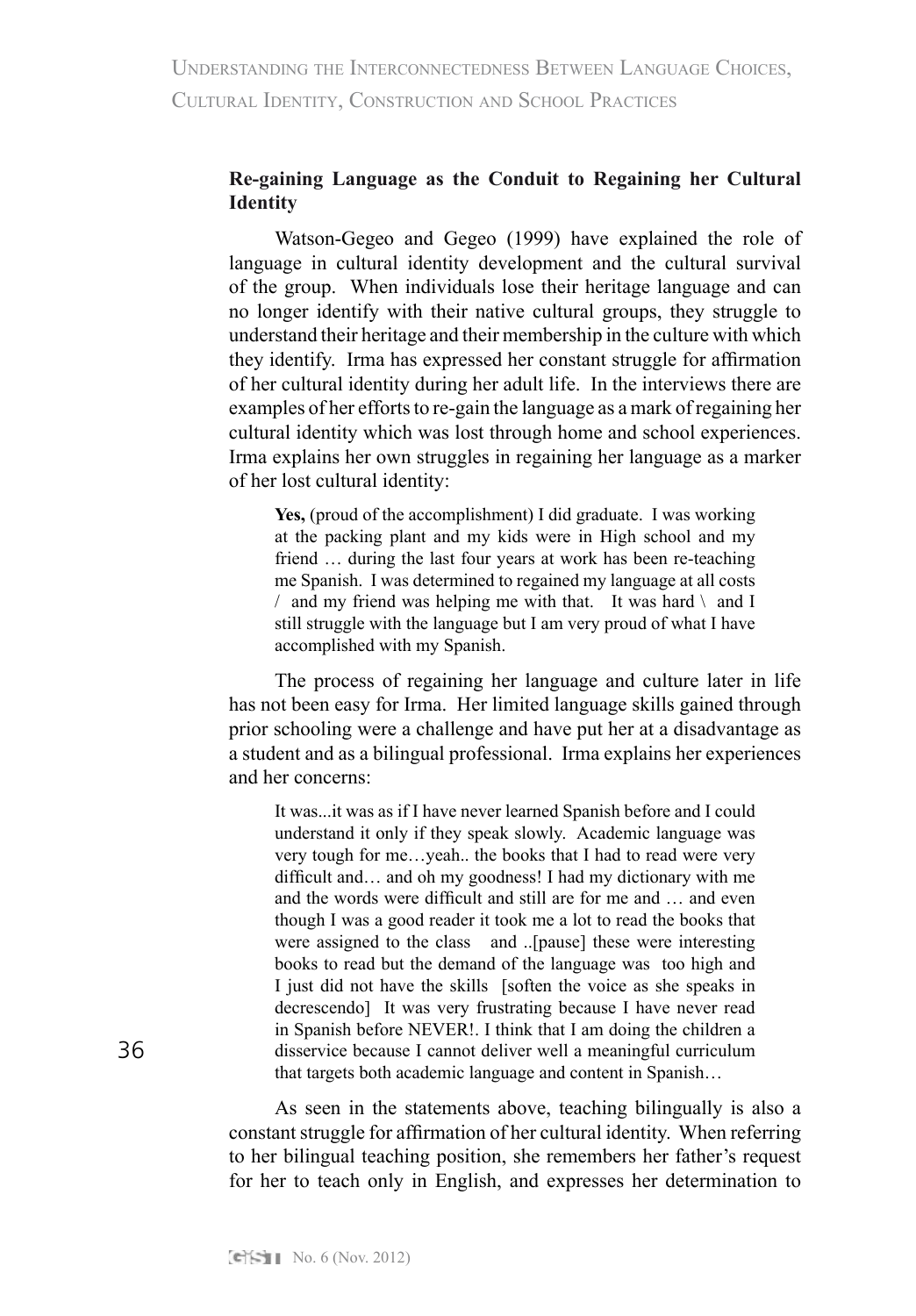help students maintain their own cultural identity through her teaching in two languages.

I had talks with him and he said: "I am proud of you mija, but …why don't you teach in English? And I said to him: "Because it is important daddy, because of what we lost. We lost our Heritage, our. our language and I want to be sure that no other child does that". Because it feels….[pause] because until this day I feel that lost, when my students ask me : "Señora Villa have you been there or have you done that" [with sadness] I do not share a lot of their experiences. They ask me about those [with emphasis and almost yelling the word out] CULTURAL experiences [voice decrescendo]. I wasn't aware about multiculturalism and issues of other cultures until I took a college class that put me in contact with my own culture and other cultures struggles in American society

Irma's examples of her school years and adult, professional life is testimony of the power relations in school and society manifested through discursive practices (McLaren, 2003). To understand her struggles, it is important to consider Gee's (2008) distinction between primary discourses, acquired by the students in their interactions from birth, and secondary discourses, acquired within institutions such as school. For minority students who come to school speaking a language other than English, their "primary discourse" could make alignments with other institutionalized "secondary discourses" and incorporate their practices into their socialization process if their languages and cultures are valued. This has not happened in Irma's personal and educational histories. As a result of her assimilation to English, she was not comfortable teaching bilingually due to her lack of academic vocabulary and literacy skills in Spanish which were needed to teach a demanding curriculum in an upper grade dual language setting.

As a teacher, Irma is trying to enhance students' possibilities for success by valuing their language and culture. By teaching bilingually she is empowering her students and providing equal access to a meaningful education. She wants to give her students the opportunities that her teachers and the system did not give her in the past. In sum, Irma's personal and educational journey from disconnectedness through a gradual process of connection and belonging to her roots has given her a renewed sense of self that she is determined to nurture and continue to develop for her personal fulfillment and the benefit of her students.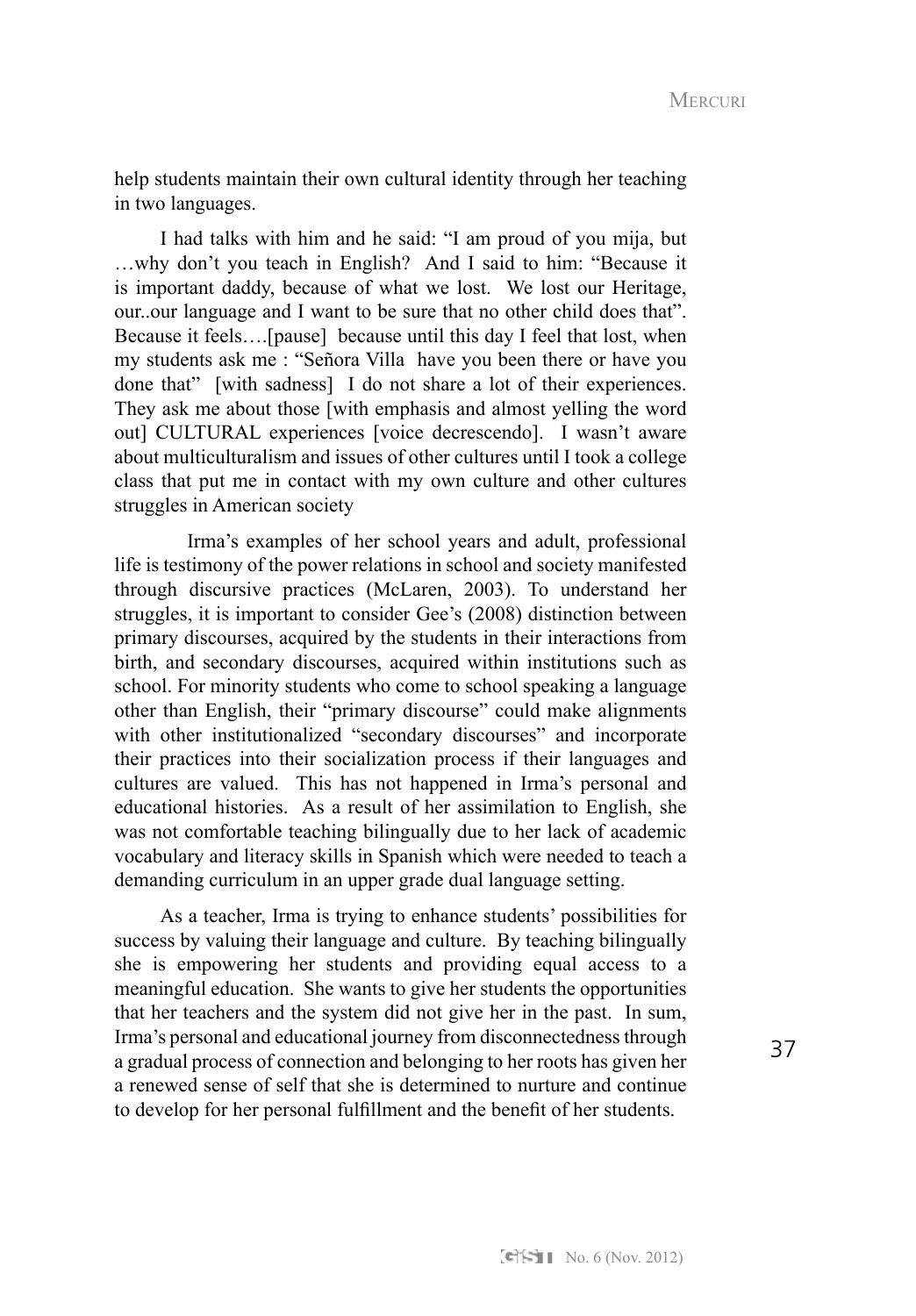Understanding the Interconnectedness Between Language Choices, CULTURAL IDENTITY, CONSTRUCTION AND SCHOOL PRACTICES

#### **Conclusion**

Irma represents a large group of Spanish speakers in this country who have lost, or nearly lost, their first language. Often, these students have struggled through school because the classes were taught exclusively in English. Furthermore, she also represents adult Spanish speakers who wish to teach bilingually, but in order to do so, they need to work on their conversational and academic Spanish, and often on their academic English as well. Irma's school and home experiences have created repercussions in her academic development. The lack of access to a challenging curriculum imposed by the tracking system placed her at a disadvantage in comparison with her native English-speaking peers. Moreover, the lack of support at school and at home and the failure to recognize the value of her primary language gave her limited skills in both languages. While she has consciously tried to develop her primary language and regain her cultural traditions, the intent has been limited in scope and has not provided her with the necessary skills to do academic work in Spanish at the college level or to teach a demanding curriculum in an upper grade dual language setting.

Irma's struggles, however, went beyond her limited experiences with literacy in both Spanish and English, as language is culture made manifest. For her, school was the context in which discourse practices collided, and her dual identities were not supported. The situational identity at school differed from her situational identity at home, and because her heritage values and beliefs were devalued and not supported by either her family or the social institutions, they were weakened to the point of nonexistence. While Irma had her sister as a role model who married early and chose to regain her language and culture at that time, Irma's home situational context limited her from achieving that and forced her to limit her own children from the possibility to become bilingual and bicultural. These contradictions created an unfit sense of self, and developed a borderline identity that prevented Irma, and students like her, from full participation in American society.

Throughout the interviews, Irma was able to clearly identify the events and the feelings that she experienced growing up as a borderline speaker of both languages. The memories were still lucid and painful for her as seen by the discursive marks in her speech. A closer look at this interview reveals patterns of speech that showed her feelings as she reflects on her personal and professional trajectories. Every recollection of language loss, cultural deprivation, and identity affirmation struggle ends with a falling intonation, an emphasis on her statement or sadness in her voice or expression. These marks of speech also show how deep the English language ideology has affected her identity development and how difficult it has been to regain a sense of cultural self as an adult.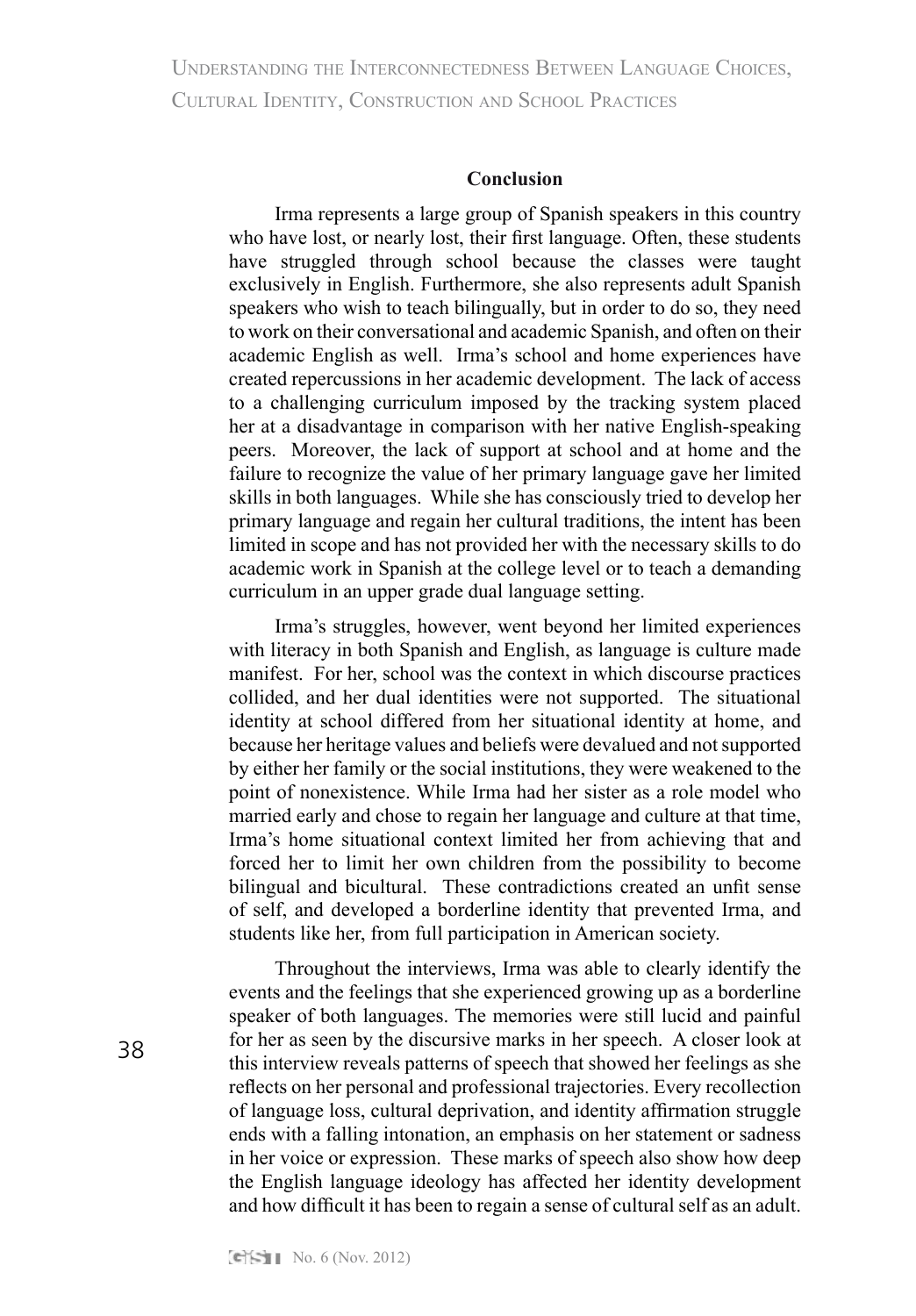The interviews with this Latina educator exemplify how language, cultural identity, and loss changes one's life. They also exemplify the constant struggle of many minority educators working with second language learners of English who have lost and later regained their heritage language and now understand the importance of defining and strengthening their inherent cultural identity. In re-establishing her personal and professional identity, Irma contributes to the process of breaking the vicious cycle of cultural deprivation and reproduction of the social structure that has put speakers of a language other than English at a disadvantage in life and in society. In adulthood, Irma continues to re-construct her cultural identity, re-define her bilingual position in society, and re-gain her sense of self.

#### **References**

- Baker, C. (2001). *Foundations of Bilingual Education and Bilingualism. (3rd Edition).* Clevedon: Multilingual Matters.
- Bakhtin, M. (1981). Discourse in the Novel. In M. M. Bakhtin. *The Dialogic Imagination. Four essays.* Austin: University of Texas Press, pp. 259-422.
- Bryman, A. (1988). *Quantity and Quality in Social Research.* London: Routledge.
- Bucholtz, M. & Trechter, S. (Eds). (2001). White Noise: Bringing Language into Whiteness Studies. *Journal of Linguistic Anthropology* 11, (1): 1-21.
- Bucholtz, M. & Hall, K. (2004). Language and Identity. In Duranti (Ed). *A Conmpanion to Linguistic Anthropology.* Blackwell Companions to Anthropology. UCLA, CA.
- Coleman & Hoffer, 1987). *Public and private high schools: The impact of communities.* New York: Basic Books.
- Crawford, James. (2008). *Advocating for English Learners.* Clevedon: Multilingual Matters
- Cummins, J. (2001). Language, *Power and Pedagogy.* Clevedon: Multilingual Matters.
- 39
- Fairclough, N. (2001). *Language and power* (2nd ed.). Harlow: Longman.
- Freire, P (1998). *Pedagogy of the oppressed* (20th anniversary ed.). New York: Continuum.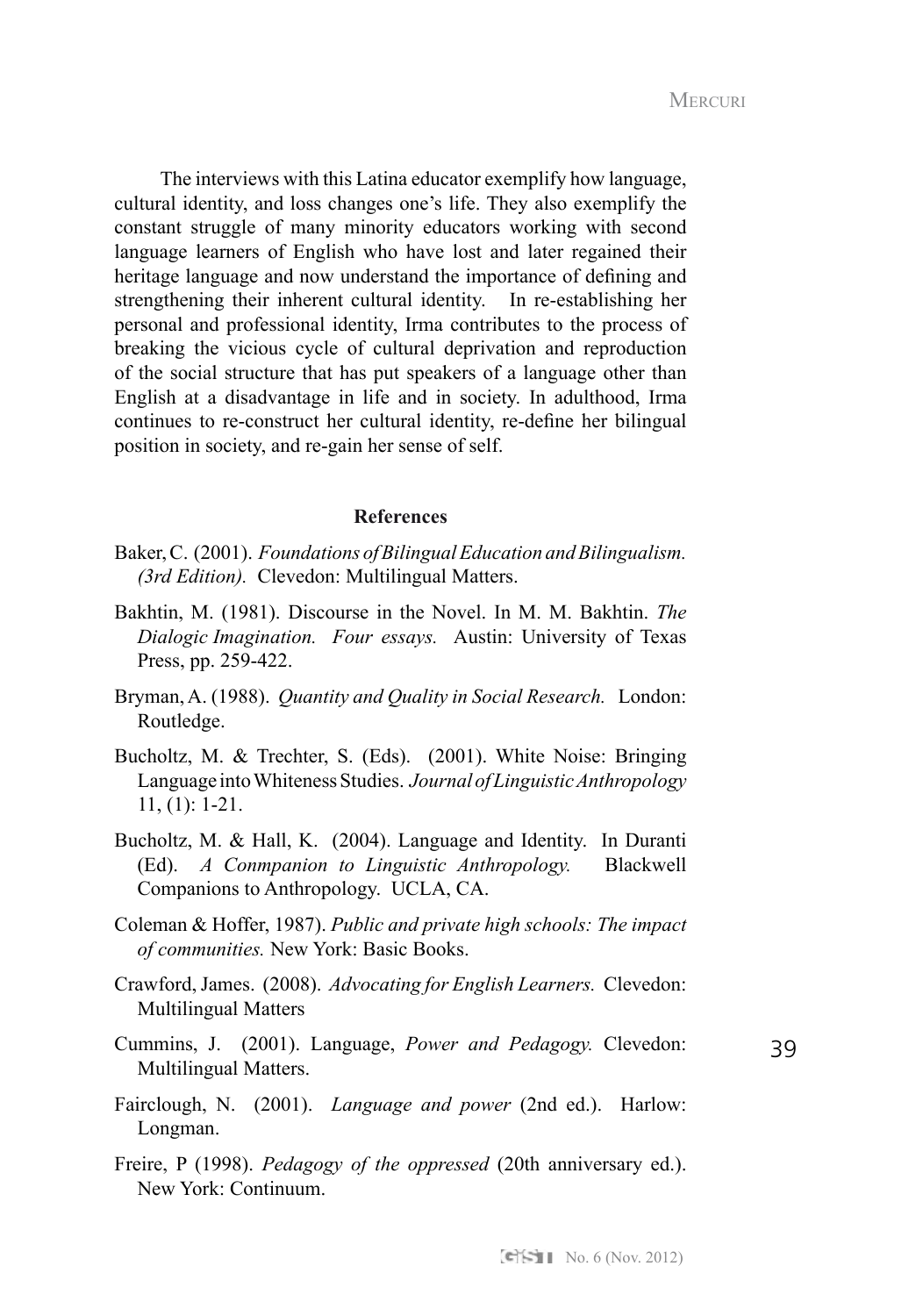Understanding the Interconnectedness Between Language Choices, CULTURAL IDENTITY, CONSTRUCTION AND SCHOOL PRACTICES

- Garcia, O., J.Kleifgen & L. Falchi. (2008). *From English Language Learners to Emergent Bilinguals.* New York: Teachers College
- Gee, J. (2008). *Social Linguistics and Literacies: Ideology in Discourses.* New York: Routledge.
- Gee, P. (2002). Literacies, Identity and Discourses. In Schleppegrell, M., & Colombi, C. (Eds.). (2002). *Developing Advanced Literacy in First and Second Languages. Meaning with Power.* Lawrence Erlbaum. Mahwah, N.J.
- Gegeo, D. & Watson Gegeo, K. (1999). "Adult Education, Language Change and Issues of Identity and Authenticity in Kwara 'ae (Solomon Islands)". *Anthropology and Educational Quarterly* 30,  $1: 22 - 36.$
- Gonzalez, Virginia. (2001). The Role of Socioeconomic and Sociocultural Factors in Language Minority Children's Development: An Ecological Research View. *Bilingual Research Journal,* 25 (2001), pp.1-2, 1-30.
- Habermas, J., Aurbindo, Sri & Giri, B. (2004). Knowledge and Human Liberation. *European Journal of Social Theory,* 7: 85-103.
- Martinez, G. (2006). *Mexican Americans and Language.* Tucson: The University of Arizona Press.
- Mc.Laren, P. (2003). Critical Pedagogy: A look at mayor concepts. In Darder, A., Baltodano, M. & Torres, R. (Eds). *The Critical Pedagogy Reader.* Routledge Falmer. New York, NY
- Monzo, L., & Rueda, R. (2009). Passing as English fluent: Latino immigrant children masking language proficiency. *Anthropology & Education Quarterly,* 40(1), 20-40.
- Norton, Bonny. (2000). *Identity and Language Learning.* Harlow: Longman.
- Pierce, B.N. (1995). Social Identity, investment and language learning. *TESOL Quarterly*, 29(1), 9-13.
- Rubin, H.J. & Rubin, I.S. (2004). *Qualitative interviewing: The art of hearing data* (2nd ed.). Thousand Oaks, CA: Sage Publications.
- Sanchez, Sylvia. (1999). Issues of Language and Culture Impacting the Early Care of Young Latino Children. NCCIC Publications.

Scarcella, R. (2003). Academic English: A Conceptual Framework.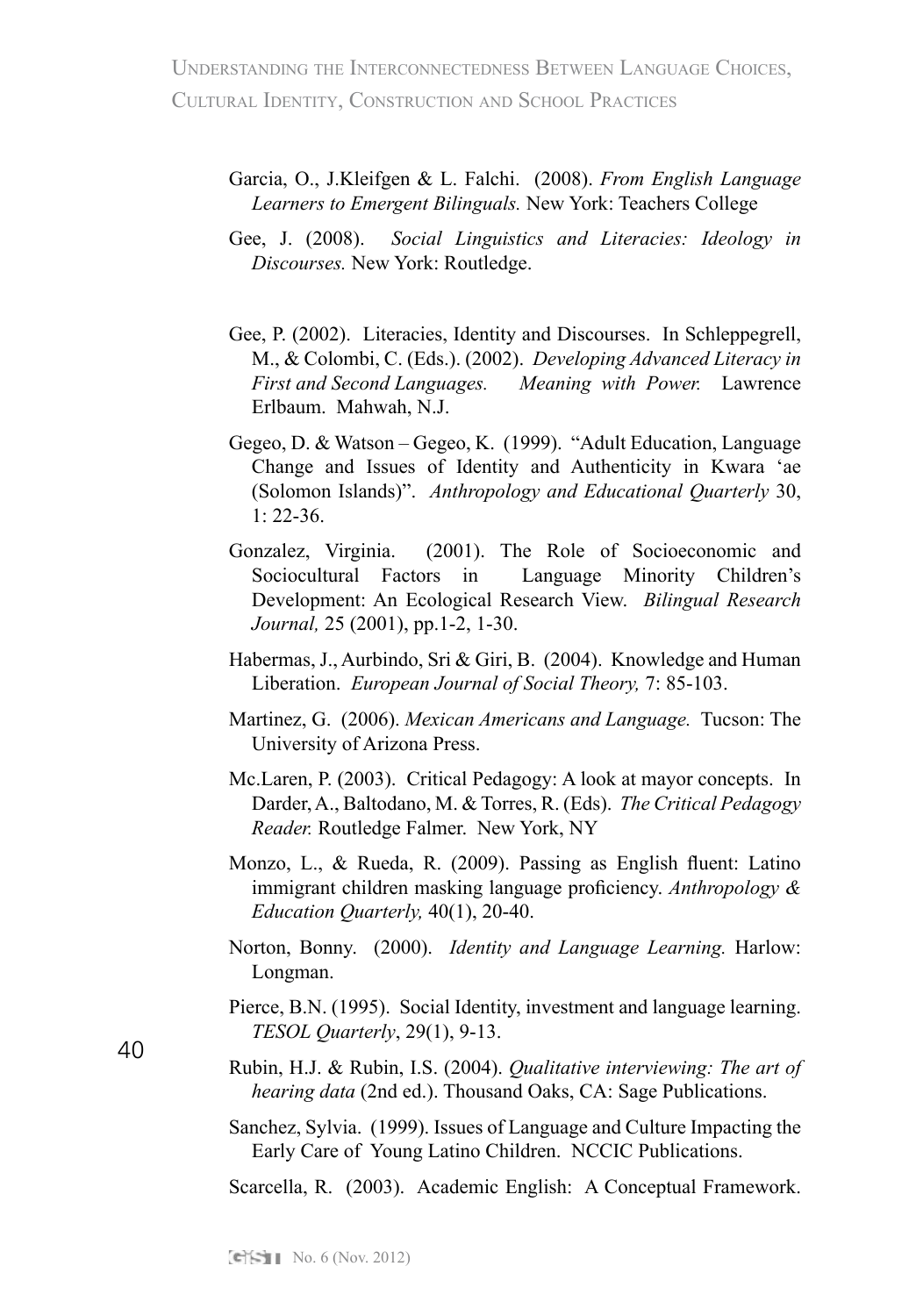The University of California Linguistic Minority Research Institute. *Technical Report* 2003-1.

- Schleppegrell, M., & Colombi, C. (Eds.). (2002). *Developing Advanced Literacy in First and Second Languages. Meaning with Power.* Lawrence Erlbaum. Mahwah, N.J.
- Smolicz, J.J., Hudson, D.M. & Secombe, M.J. (1998). Border crossing in 'Multicultural Australia': A study of cultural valence. *Journal of Multilingual and Multicultural Development*, 11(4), 314-335.
- Stanton-Salazar, R. D. (2004). Social capital among working-class minority students. In *School Connections: U.S. Mexican Youth, Peers, and School Achievement* Edited by Margaret Gibson, Patricia Gándara and Jill Peterson Koyama. New York: Teachers College Press, Columbia University.
- Willis, G.B. (2004). *Cognitive interviewing: A tool for improving questionnaire design.* Thousand Oaks, CA: Sage Publications.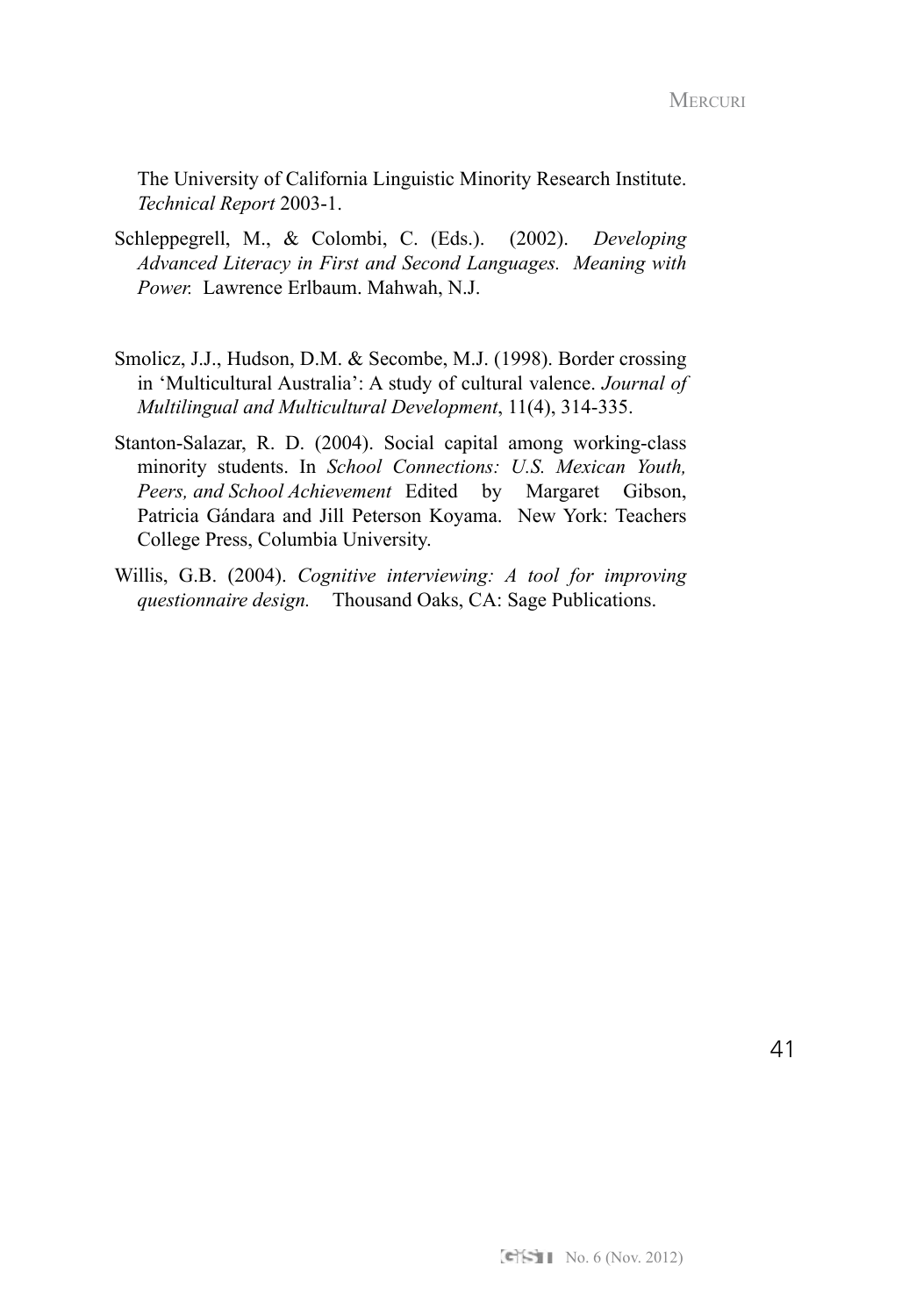Understanding the Interconnectedness Between Language Choices, CULTURAL IDENTITY, CONSTRUCTION AND SCHOOL PRACTICES

# *Appendix A.* Transcription code

# Adapted from Gumperz and Berenz, 1993; Schiffrin, 1994.

|                   | 3-5 seconds pause                   |  |  |  |
|-------------------|-------------------------------------|--|--|--|
|                   |                                     |  |  |  |
| - 1               | overlap between two speakers        |  |  |  |
|                   | rising intonation                   |  |  |  |
|                   | falling intonation                  |  |  |  |
|                   | lengthened segments                 |  |  |  |
| italics           | first degree of emphasis            |  |  |  |
| bold              | second degree of emphasis           |  |  |  |
| ALL CAPS shouting |                                     |  |  |  |
| $($ )             | comment by researcher               |  |  |  |
| ${()}$            | characteristic of talk              |  |  |  |
| $\{\quad\}$       | best guess of barely audible speech |  |  |  |
| $=$               | latching                            |  |  |  |
| ?                 | question                            |  |  |  |
|                   |                                     |  |  |  |
|                   |                                     |  |  |  |